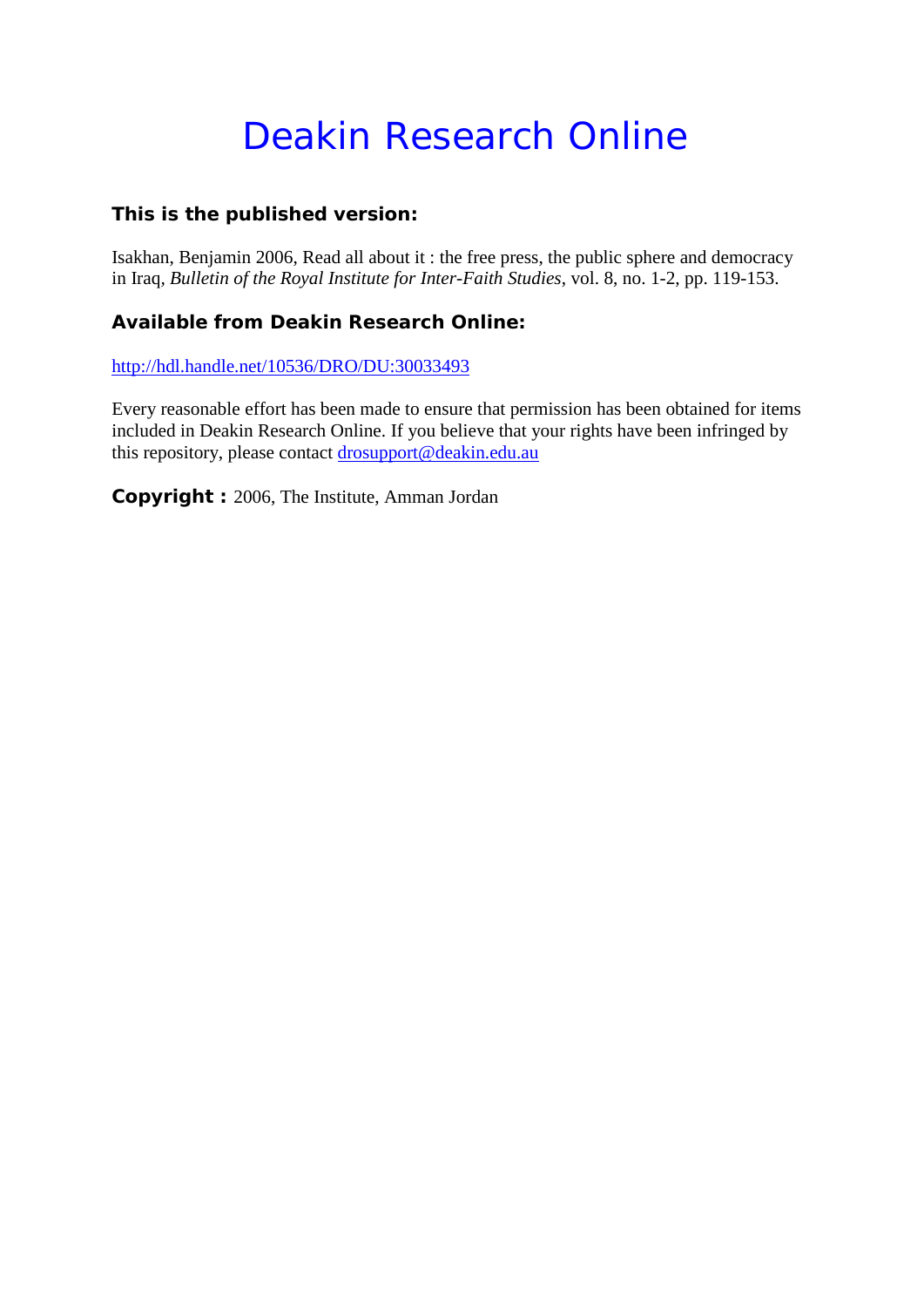## READ ALL ABOUT IT: THE FREE PRESS, THE PUBLIC SPHERE AND DEMOCRACY IN IRAQ

*Despite a wealth of recent research which has detailed the impact that new media outlets and technologies have had on the Middle East's nascent public sphere and its role in promoting democracy, there has been little investigation into the re-emergence of the free press in Iraq following the toppling of Saddam in 2003 and the corresponding end to his tight control over the nation's media sector by reviewing Iraq's long relationship with the written word and its cor responding public sphere. It traces the introduction of the printing press to Iraq by the Ottomans and details those periods when the Iraqi press was truly free, fostering the emergence of a civil society and democratic reforms (such as under the Young Turks, the early Hashemite era and following the Second World War). It also examines those periods when the Iraqi media was most restricted and did little else than praise the regime at hand (such as under Ottoman rule and most recently under the Ba†th regime, especially under Saddam Hussein). Following on, this article reviews the developments since the fall of Saddam Hussein and, despite the extensive interference in Iraq's media sector from gov ernmental entities both outside and inside Iraq, it concludes by arguing that these papers have been central to the re-emergence of an Iraqi public sphere which has openly debated and discussed the issues surrounding the nation's shift from despotism to democracy.*

## **Introduction**

03 Isakhan vol 8 9/4/08 1:44 PM Page

IN HABERMASIAN TERMS, the public sphere can be defined as that which "connects society with the state and thus has a function in the political realm" (Habermas 1996, 28). Essentially, it is constituted by those social institutions which engender a culture of open and rational debate amongst the citizenry in order to form public opinion (Edgar 2006, 124). Central to the formation of such a public sphere, or what we might otherwise term a civil society, is the people's autonomy, their access to information and their willingness to engage in such debates (Rutherford 2004,

*Bulletin of the Royal Institute for Inter-Faith Studies* 8, nos. 1 & 2 (2006) : 00-00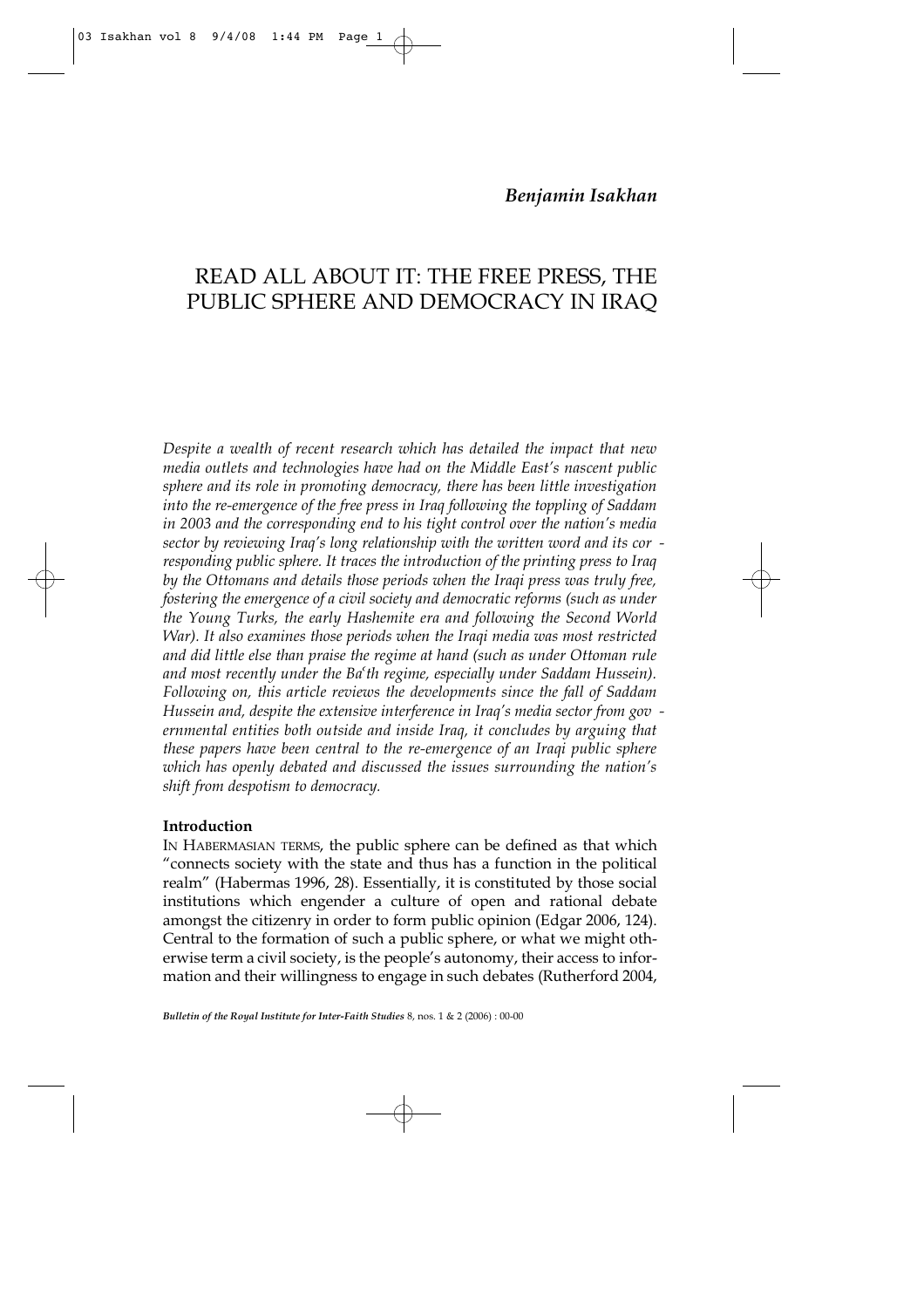141-142). Habermas also noted that one of the vehicles for both providing information to the populace and propagating debate were the early merchant newsletters of the sixteenth century (1989, 16) which "transformed into instruments of political debate under the pressures of the American and French revolutions and the organisation of political groups to revolutionise society" (Kellner and Durham 2001, 10-11). With the admission of journalists to the British House of Commons in 1803, political journalism began (Edgar 2006, 125) and the media has since been understood as crucial to the formation of a public sphere and civil society, which in turn underpin the media's role as the Fourth Estate of a functioning democracy (Calhoun 1992; Dahlgren 1995).

More recently, the role of Middle Eastern media in serving as the platform of the region's emerging public sphere and its role in promoting democracy has become the centre of much scholarly investigation. Starting with the Western radio stations beamed into the Middle East such as the BBC, the Voice of America and Radio Monte Carlo, many Arabs were able to quench their "thirst for objective information and diverse analyses and viewpoints on the issues facing their societies" (Ghareeb 2000, 400). Similarly, the pan-Arab press, many of which have been published in London for more than thirty years, continue to enjoy strong readership across the region. Although at times they can be seen to support the interests and agendas of their owners (for example, many are backed financially by the Saudi Government), when compared to the tightly-controlled domestic media of most Arab nations they offer their readers a refreshing voice of objectivity and critique (Ghareeb 2000, 412- 414; Rugh 2004, 167-180). Other technologies, such as the audiotape, have proven effective in spreading messages of dissent. For example, during the late 1970s in Iran, Ayatollah Khomeini and his followers made effective use of this technology by recording sermons over the phone from his exile in Paris and then distributing the contraband audiotapes across the nation (Sreberny-Mohammadi and Mohammadi, 1994). More recent scholarship has illustrated the ways in which new media technologies such as fax and photocopy machines, desktop publishing software, advertising, romance novels (see the contributions in Eickelman and Anderson 2003b), recorded music, cinema, and 'postmodern' literature (see the contributions in Armbrust 2000) have allowed the people of the Arab world to evade and subvert the statecontrolled media and create an autonomous 'public sphere' by disseminating information through non-official organs.

Today, the satellite dishes that are ubiquitous across the rooftops of most of the Arab region have brought the world into the living rooms of the Middle East. The general Middle Eastern dissatisfaction with Western and government controlled satellite stations has led to Arab-based chan-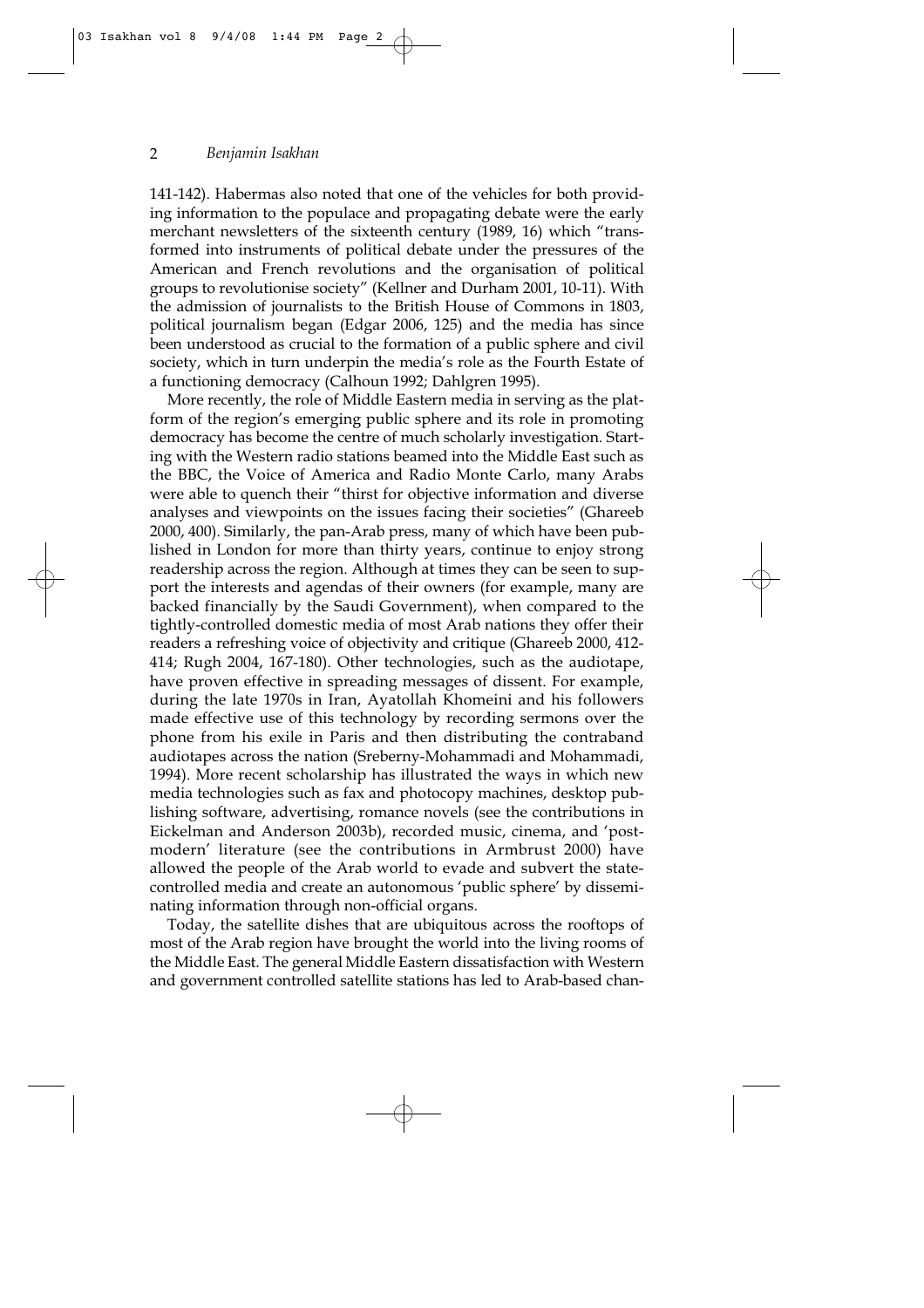nels such as the Arab News Network, Abu Dhabi TV and, of course, Al-Jazeera. Indeed, so popular are these satellite channels that they have begun to have an impact on both the political elite of the region and their state-funded media, "thus helping to broaden the limitations on debate and to enhance the level of authentic democratic exchange" (Ghareeb 2000, 417; see also Ayish, 1970). The Al-Jazeera "phenomenon" (Miladi 2003) has received a superfluity of academic attention in recent years, ranging from its adaptation of Western media techniques (Auter, Arafa, and Al-Jaber 2005), questioning its status as 'alternative media' (Iskandar 2006) and detailing its challenge to the hegemony of the Western medias monopoly on global news (Seib 2005). What is common throughout this research is an understanding that—in the words of Qatari media scholar Ali al-Hail—media outlets such as Al-Jazeera "are the best way to reinvigorate a sense of freedom, democratization, and liberty throughout the Arab world, in addition to fostering a vibrant civil society" (al-Hail as cited in El-Nawawy and Iskandar 2002, 28). Similarly, the issue of whether 'reality TV' is the best hope for democratization in the Middle East is the theme of a recent issue of 'Translational Broadcasting Studies' (especially Kraidy 2005). What is certain is that while Western media scholars lament the 'dumbing down' of the media and an erosion of its role in serving the 'public interest' and as the 'watch-dog' of democracy due to commercial interests, these same commercial interests may, ironically, be bringing more news, information and debate into the Middle East (Sreberny-Mohammadi 1998, 195).

Likewise the internet and its impacts on the Middle East have been investigated by a surfeit of academics from a number of different disciplines. Like much of the developing world, the vast majority of the Middle East sadly lies on the wrong side of the 'Digital Divide': the technological infrastructure is limited, few can afford a computer let alone regular access to the internet, few are able to read the now global language of English, and in many countries the government continues to tightly monitor access to certain sites (Friedlander 2000, 152-155; Ghareeb 2000, 415). However, with the development of software that has enabled standard computers to produce Arabic script (Gonzalez-Quijano 2003, 62), the internet has begun to serve as a forum whereby pertinent issues facing the Arab world—such as questions of religion (J. W. Anderson 2003) and women's role in society (Skalli 2006)—can be re-examined and re-defined. Others have used the internet to critique their respective nation state or, at the very least as a locus for debate surrounding domestic issues of public concern and calls for democratization (Cunningham 2002; Teitelbaum 2002; Wheeler 2001). The net effect of these online developments has altered "the nature of the decision-making process in each country, weakening hierarchical systems, reducing the power of the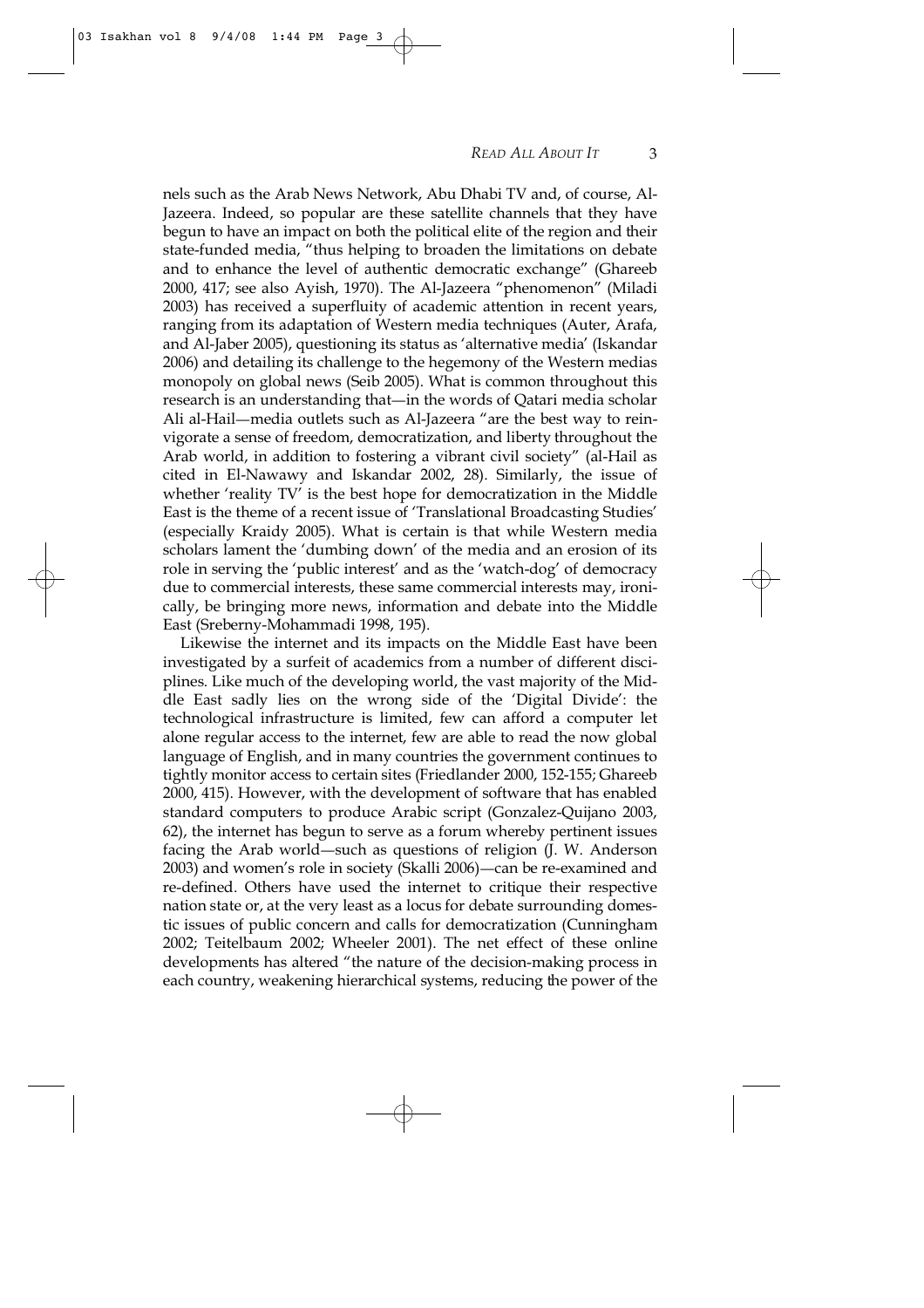state, and redistributing power downward" (Ghareeb 2000, 398).

Collectively, this spectrum of media outlets and technologies—from the pan-Arab press to the internet, and from the audiotape to reality TV-has had tremendous impact on the societies of the Middle East. Firstly, as Ghareeb points out, they have led to a cross-border, pan-Arab discourse where citizens, from Marrakech to Muscat, are imbued with a sense of collective cultural unity and the notion of a common Arab agenda (2000, 416-418). This, combined with the exposure to the rest of the world has led to a more informed, and arguably more critical, Middle Easterner who is interested in partaking in the machinations of egalitarian governance. Although it is clear that many governments across the region are continuing their battle to keep the media on a tight leash, if the current technological and social trends continue, the media is likely to increase in diversity and openness, thereby spurring "greater debate in Middle East societies, with further pressures for both cultural and political democratisation" (Sreberny-Mohammadi 1998, 197).

However, despite this wealth of research, there has been little investigation into the re-emergence of the free press in Iraq following the toppling of Saddam in 2003 and the corresponding end to his tight control over the nation's media sector. This has seen Iraq shift from only a handful of state papers that served as propaganda machines, to a wealth of over 200 Iraqi-owned newspapers which are being fervently produced and avidly read on the streets of the nation. This article therefore begins by reviewing Iraq's long relationship with the written word and its corresponding public sphere. It traces the introduction of the printing press to Iraq by the Ottomans and details those periods where Iraq's press was truly free, fostering the emergence of a civil society and democratic reforms (such as under the Young Turks, the early Hashemite era of 1921-1938, and following the Second World War). It also examines those periods where the Iraqi media was most restricted and did little else than praise the regime at hand (such as the early Ottoman period and most recently under the Ba'th Regime, especially under Saddam Hussein). Following on, this article reviews the developments since the fall of Saddam Hussein and, despite the extensive interference in Iraq's media sector from the governmental entities both outside and inside Iraq, it concludes by arguing that these papers have been central to the re-emergence of an Iraqi public sphere which has openly debated and discussed the issues surrounding the nation's shift from despotism to democracy.

## **From cuneiform to propaganda: Iraq's long relationship with the written word**

It is only in relatively recent times that we have come to understand the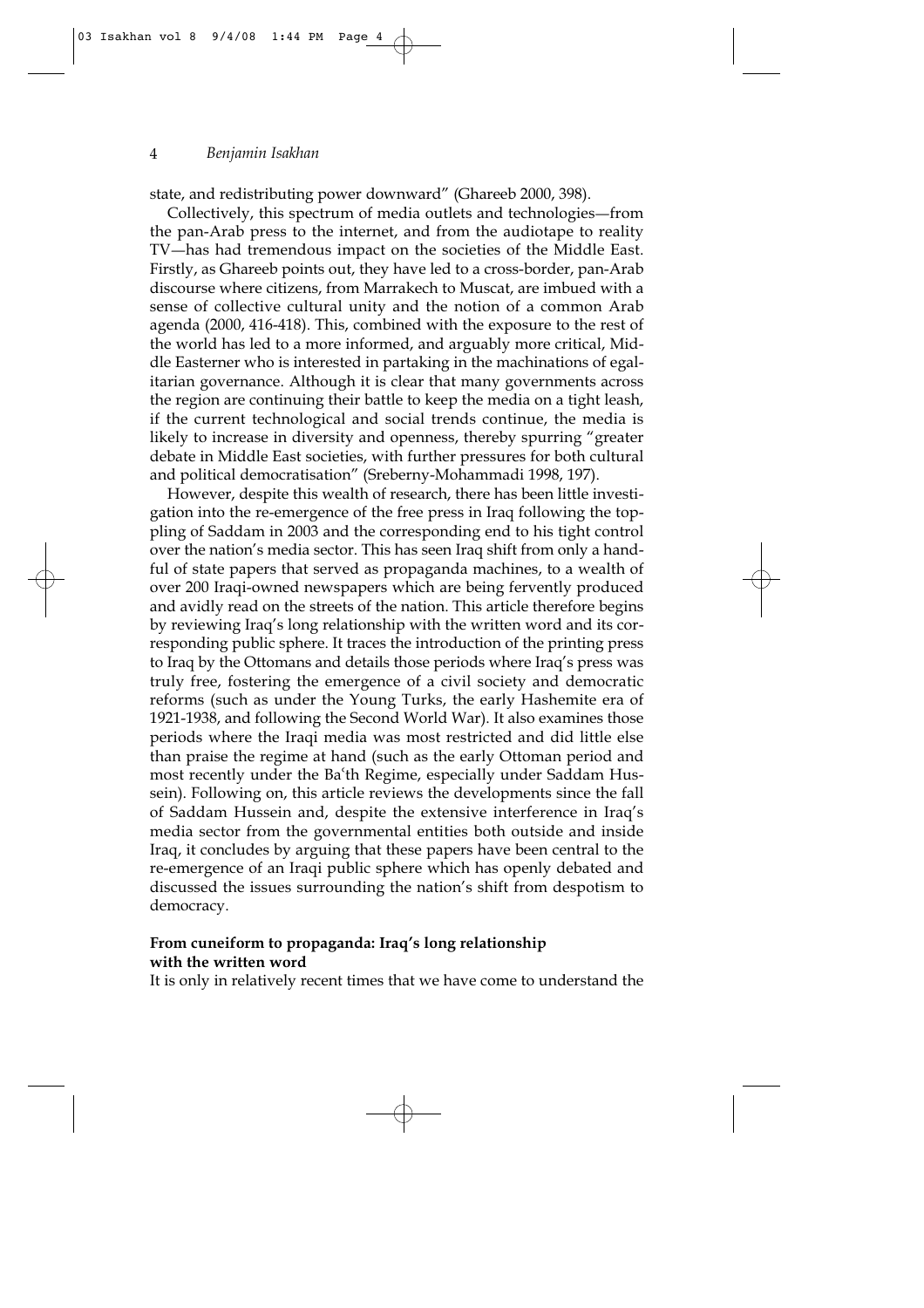historic importance and influence of the region known as Mesopotamia in the Ancient World, currently known as Iraq. In fact, it was the early city-states that developed across this 'cradle of civilization' around 3200 BC which fostered the development of early farming practices, including sophisticated irrigation and animal domestication, monumental arts and architecture, mass-produced goods such as pottery, and a complex, urbane and cosmopolitan society (Frankfort 1968, 49; Seymour 2004, 351; Van de Mieroop 1997, 36). The need to organize and administer the complexities of such large agricultural projects and a sophisticated temple and city economy prompted the development of the world's first written language (Frankfort 1968, 49-50; Jacobsen 1977a, 129; Van de Mieroop 1997, 36). This involved using a split reed to create the distinctive wedge-shaped marks known as cuneiform on clay tablets (Greaves, Zaller, Cannistrano and Murphey 1997, 18) which evolved from early markings concerning systems of weight and measurement through to a rich body of literary texts (for translations of a number of early cuneiform texts, see Pritchard 1968).

In addition, the major excavations of the twentieth century across the Middle East also revealed much about the political machinations employed in the ancient Near East. Of foremost relevance here is the governance of Mesopotamia's early city-states by a political system that Jacobsen has termed 'Primitive Democracy' (1970) where "ultimate political power rested with a general assembly of all adult freemen" (Jacobsen 1977b, 128) (for more on 'Primitive Democracy,' see Isakhan 2006b). This system of governance encouraged all citizens of the state men and women (Saggs 2004, 30)—to exercise their right to express their opinion in a public forum regarding affairs that threatened the security of the state as a whole. In this situation, discussion continued until a virtual unanimity was reached and consensus emerged over the appropriate action (Jacobsen 1970, 138; Oppenheim 1964, 114). Beyond the deliberations of the assembly was a civic culture that extended into the day-to-day lives of the ancient Mesopotamian where citizens further discussed and debated social issues, often forming loose political alliances (Larsen 1976, 161-170).

However, examples of the centrality of the written word to the Middle East's civic culture are not limited to the annals of ancient history. In fact, the written word was critical to the expansion of Islam and went on to play a central role in the bureaucracy and thriving literary scene of both the Umayyad (661-750) and Abbasid (750-1258) Caliphates (Rosenthal 1975). Under the 'Abbasids for example, the capital of the empire shifted from Damascus to Baghdad (Gutas 1998, 17), where reading and writing underpinned the establishment of an active religious public sphere of "learned scholars, schools of jurisprudence, and their support-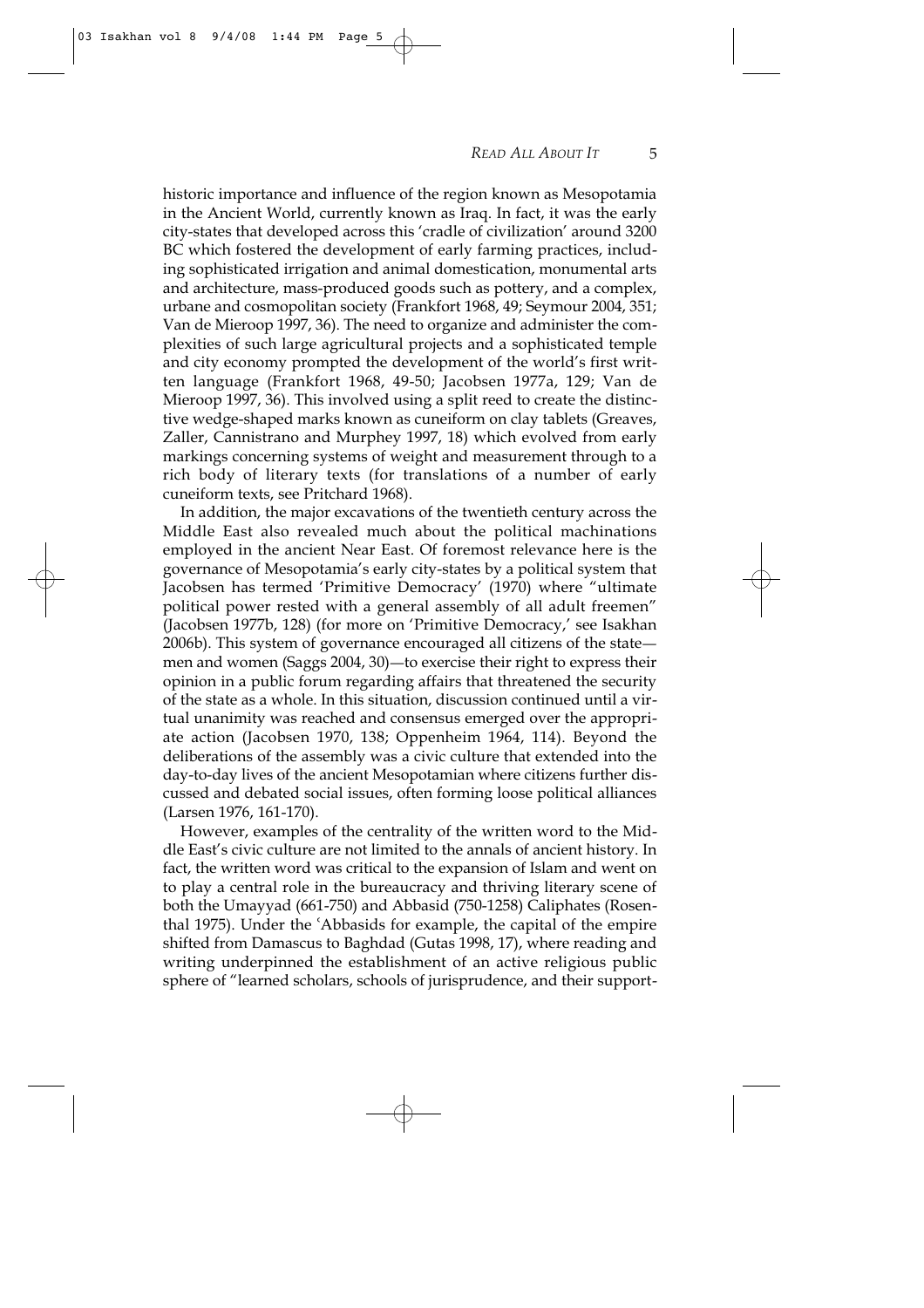ers" who were "often autonomous from the official sphere of [their] rulers" (Eickelman and Anderson 2003a, 2). Emerging out of this ninth century public sphere was the work of an enormously popular social commentator and essayist by the name of al-Jahiz. After moving north from Basra, al-Jahiz spent much of his time embroiled in the lively civic culture that played out in the various bourgeois salons of Baghdad, where lengthy debate and lively conversation thrived as the people engaged with issues such as politics, social controversies, the conflict between faith and reason as well as sectarian and ethnic tensions (Braude 2003, 114). However, it was his unique ability to comment on and contribute to these debates in his elaborate and scholarly essays that ultimately won al-Jahiz wide acclaim.

This lively civic culture can be seen to have continued right through to the Ottoman sultans who generally believed that a strong, civilized state was a cosmopolitan one (Mostyn and Hourani 1988, 192). In fact, it was the Ottomans who first brought the wonders of press technology to Baghdad in the nineteenth century. There is some anecdotal evidence to suggest that a local news bulletin, *The Journal of Iraq*, existed in Baghdad as early as 1816 and was published in both Arabic and Turkish. It is thought that this paper mostly praised the local Ottoman governor (the paper's publisher), and was distributed to his army officials and other dignitaries. Although there are no surviving copies of *The Journal of Iraq*, if the reports are true it would have been the first time that news was reported in Arabic anywhere in the world (Ayalon 1995, 13). What is certain is that the Turkish press had been growing since as early as the appearance of *Takvim-I Vekayi* (the Turkish version of the French newspaper *Le Spectateur Oriental*) in 1831 (Lewis 1961, 93, 143-147) and when a progressive Ottoman *Vali* (governor) by the name of Midhat Pasha took the post in Baghdad in 1869, he brought with him the latest technology in the form of the printing press along with the zeal for modernization, both of which he had acquired during his previous post in Paris. Among his many achievements was the founding of the weekly newspaper, Al-Zawra ("the Curved [city]"-Baghdad), a four-paged Arabic-Turkish paper that preferred to extol the virtues of the sultan and the efficiency of the government than to report 'real' news (Ayalon 1995, 25). In the 1880s the *Vali*s of both Mosul and Basra followed Midhat Pasha's example, launching similar pro-Ottoman papers which have been noted for their primitive news-collecting methods and their poor Arabic translations (Ayalon 1995, 25-26).

The arrival of technologies such as the printing press-as well as other developments born out of the Industrial Revolution, including river steam navigation and the electric telegraph—heralded a fundamental shift in Iraq's political sphere. Over time these technological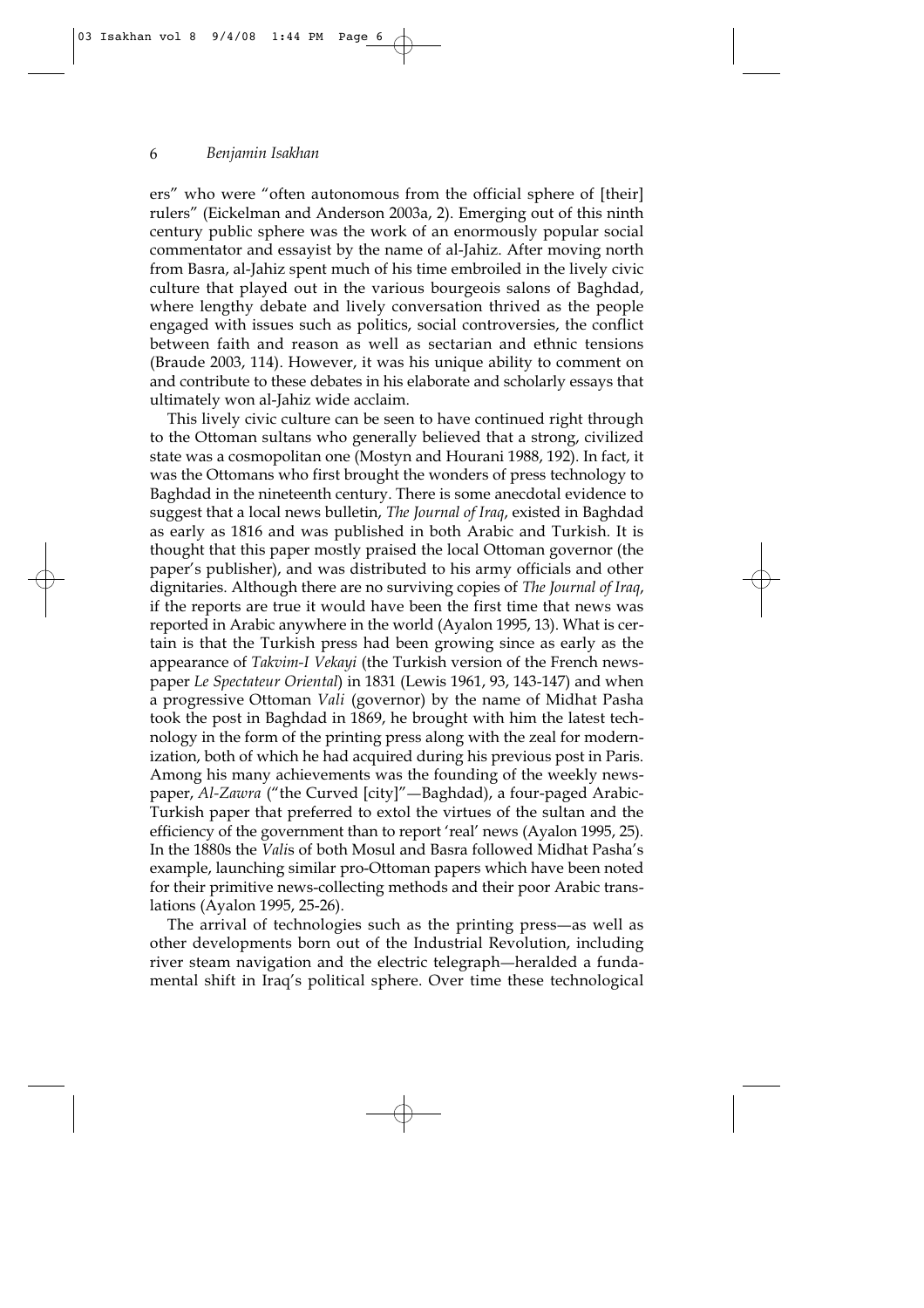developments led to a steady erosion of various elements of traditional Iraq, including the break up of many of the old loyalties and allegiances of the tribal order as well as the decline of the traditional economic structures of farming and other trades and the subsequent, if gradual, urbanization of the Iraqi population. These changes to the political, economic and social stratification of traditional Iraq witnessed the development of an urbane, middle-class intelligentsia who, in turn, provided the breeding ground for the myriad of Iraqi opposition parties and revolutionary movements (such as the Communists, the Ba'thists and the National Party) that would go on to have enormous impact on the political landscape of twentieth century Iraq (Batatu 1982, 22-24, 1113-1114). However, despite the development of an élite public sphere, Iraq did not see the immediate birth of a free and critical press during the late nineteenth century. Apart from two literary-religious journals published by the Carmelites in Baghdad and the Dominican missionaries of Mosul, any other attempts at establishing an independent press were "strictly and narrowly circumscribed by suspicious authorities" (Ayalon 1995, 62). This is not true of the entire region, as significant and critical journalistic movements arose in both Lebanon and Egypt at this time. However, when the Young Turks were able to successfully challenge the empire (Lewis 1994, 52), they set about establishing a constitutional government and restoring measures of autonomy to the various national-cultural entities within their governance (Shmuelevitz 2004, 28). They also went on to establish secular schools and liberalized the publications sector (Zubaida 2002, 209), effectively ushering in a series of rapid developments in the free press of the Middle East. By Iraq's first parliamentary election in 1908, there were, "no less than 44 new Arabic papers . . . in Lebanon, Syria, Palestine and Iraq, as well as in Istanbul" (Ayalon 1995, 65). In subsequent years, press freedom was prevalent across Iraq, with the publication of not only papers in support of the ruling party in Istanbul, such as *Al-Zawra*, but also opposition papers including *Bayn al-Nahrayn* ("Mesopotamia," or more literally, "Between the Two Rivers") (Ayalon 1995, 66). In addition, Iraqis also had access to newspapers from Syria and Lebanon (Braude 2003, 144) as well as those from Istanbul, including anti-Young Turk papers like *Volkan* ("Volcano") (Lewis 1994, 110) and Zionist papers published by the Jewish community such as the weekly *Hamevasser* ("Herald") (Shmuelevitz 2004). Many of these newspapers and magazines of the Young Turk period were filled with long editorials praising the new era of tolerance and press freedom (Ayalon 1995, 65-66). Collectively, they have been described by one author as combining

a large measure of freedom with a high level of scholarship, contain[ing]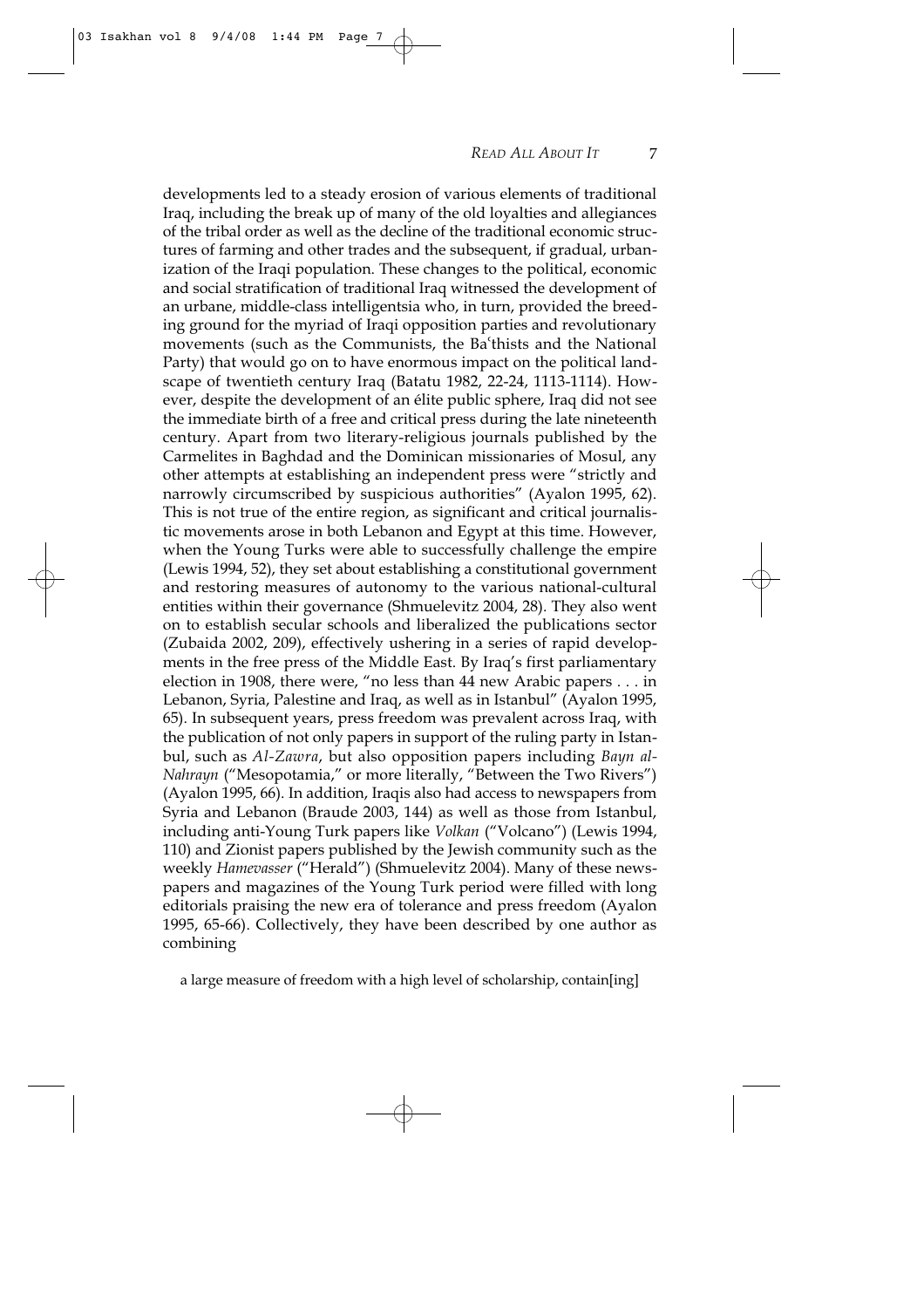what are probably the best-informed and best-argued discussions that have yet occurred between conservatives and modernists and between the different groups within each camp (Lewis 1994, 111).

This brought with it a strong augmentation of Iraq's culture of public debate and criticism as is best evidenced by the atmosphere surrounding Iraq's 1912 election, where "Iraqis witnessed for the first time [the phenomenon] of party competition among the candidates" (Al-Wardi as cited in Dawisha 2005, 12). During this period, even those too poor to afford newspapers would line up at street-side newsvendors to rent a paper or share with others. In total, this period led to the founding of 355 newspaper and journals across the Ottoman Empire, including seventy independent newspapers in Iraq alone (Ayalon 1995, 65). However, this period was relatively short-lived and plagued by newspapers which were published sporadically, shifted location and focus often, and varied immensely in their quality. Furthermore, with the outbreak of the First World War, the Ottomans began to impose strict censorship on all print media throughout the empire. Save for two sporadic and privatelyowned papers (one in Baghdad, the other in Mosul), this ultimately led to the closure of every newspaper in Iraq (Ayalon 1995, 67, 70-71).

Modern Iraq—the nation that we know today—resulted from the fall of the Ottoman Empire at the end of the First World War. In the clandestine Sykes-Picot agreement, Britain and France moved into much of what are now Iraq, Syria, Jordan and Israel, and carved up the region into two zones of influence (L. Anderson and Stansfield 2004, 14; Diamond 2005, 31; Keeble 1997, 86). The era of British occupation—which began with their control of Basra from the start of the war and spread to the entire nation of Iraq by the end of 1918—also brought with it an unprecedented sense of Iraqi nationalism. The presence of a common enemy meant that groups such as the Shi<sup>st</sup>ites and the Sunnis banded together for the first time in centuries, holding joint religio-political meetings which culminated "in patriotic oratory and poetic thundering against the English" (Batatu 1982, 23). Later, when the League of Nations accorded the British a mandate over Iraq in 1920-1921 (L. Anderson and Stansfield 2004, 14), these sentiments were echoed in the dramatic upsurge of budding wordsmiths who produced independent papers such as *Al-Istiqlāl* ("The Independence" of Najaf), *Al-Furāt* ("The Euphrates") and *Al-Istiqlāl* ("The Independence" of Baghdad), which openly criticized the occupation. Following this initial uproar, a number of papers—some the unapologetic mouthpiece for a particular political faction, others claiming to be independent—emerged for the sole purpose of addressing Iraq's future and discussing the pros and cons of a republican vs. a monarchical government (Ayalon 1995, 92).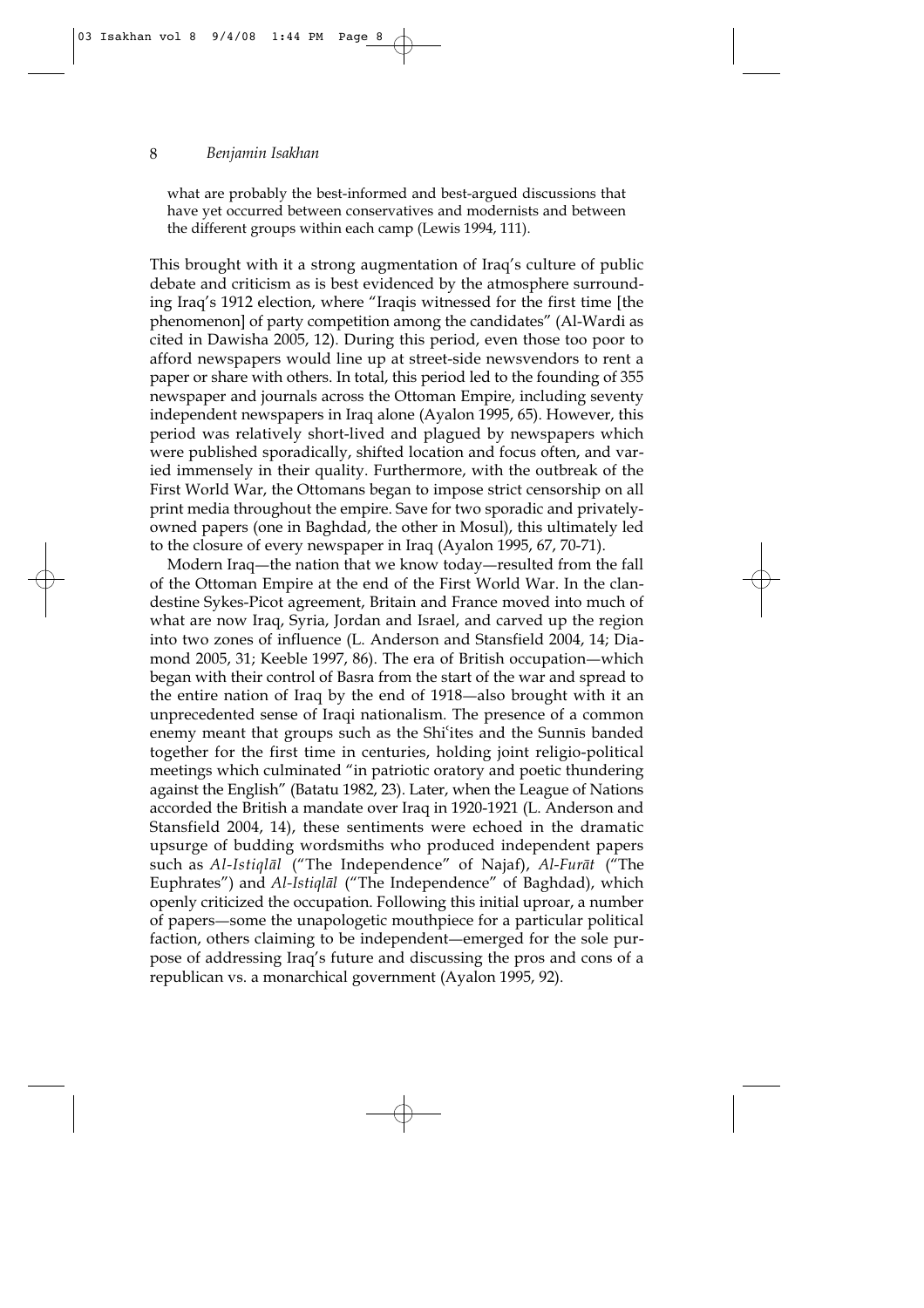Without too much concern for the opinions and attitudes expressed in these organs, the British hastily set about designing the nation-states of the modern Middle East. In 1921, the British united the three previously autonomous *Vilayet*s ("regions") of Baghdad, Basra and Mosul (Cordesman and Hashim 1997, 59-60, 71) and appointed Faisal I—the third son of the Sharif of Mecca—the first modern king of Iraq (L. Anderson and Stansfield 2004, 14; Zubaida 2002, 211). After having appointed Faisal, the British staged the first of modern Iraq's falsified experiments with democracy, a national referendum which garnered an impossible 96 percent endorsement of his rule (L. Anderson and Stansfield 2004, 14-15). The local authorities of the various provinces were infuriated, and clerics who had so adamantly called on Faisal to implement a parliament and a national constitution now delivered *fatwa*s banning their religious minions from partaking in the elections for the Constituent Assembly until such a time as the monarch yielded to the people's call for democratization, civil liberties and freedom of the press (Dawisha 2005, 13). Heeding these calls, Faisal did go on to establish a number of quasidemocratic reforms, including nation-building exercises such as the development of highly patriotic national school curricula (Batatu 1982, 25), a new constitution, an electoral law (L. Anderson and Stansfield 2004, 16-18), and a Parliament consisting of both a *Majlis al-Nuwwāb* ("Chamber of Deputies") and a *Majlis al-A†y§n* ("Senate") in 1924 which lasted until 1958 (Dawisha 2005, 18).

Those who did ascend to positions of power under the new monarchy failed to garner any real public support, and seem to have been perpetually concerned with those who sought to undermine them (Kedourie 1994, 33). Indeed, this dissatisfaction with authority in Iraq led to the emergence of several opposition parties during these early days of political struggle in the fledgling nation. These opposition parties quickly set up their own newspapers which were instrumental in mobilizing more than ten thousand people as they demonstrated in front of the King's palace on the first anniversary of his ascension to the throne, demanding a representational government and an end to British interference in domestic issues. By the late 1920s, Iraq saw the emergence of a varied, if partisan, press which included *Al-'Alam al-'Arabi* ("The Arabic World"), *Al-Liw§¥* ("The Standard") and *Al-Taqaddum* ("The Priority"), all of which supported the Progressive Party (*Hizb al-Taqaddum*); *Şadā al-'Ahd* ("The New Echo") published by the Commitment Party (*⁄izb al-†Ahd*); *Al-†Ir§q* ("The Iraq") from the oppositional People's Party (*⁄izb al-Sha†b*); and the highly esteemed *Al-Bilād* ("The Country") newspaper, published by Christians in Baghdad who were members of the Nationalist Fraternity Party (*Hizb al-Ikha<sup>†</sup> al-Watani*) (for further details on the newspapers published by these various political parties see Ayalon 1995, 93-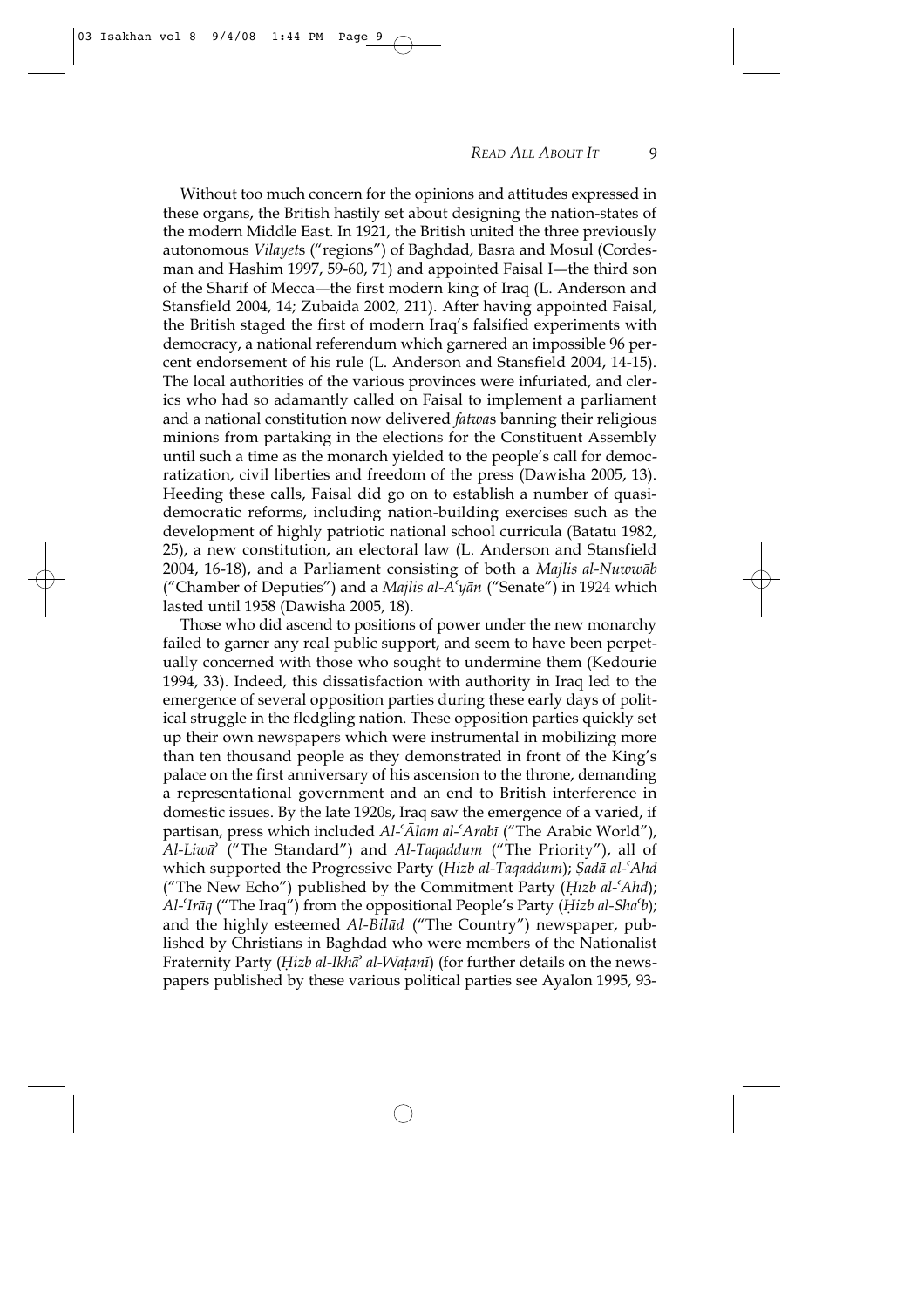94; for an exhaustive chronicle on Iraq's political groups and their respective histories, see Batatu 1982; and for specific information on this era in Iraqi politics, see Dawisha 2005, 14-15).

What is clear here is that Iraqi politics of the 1920s was a complex matrix constituted by a myriad of tribal, political, religious and ethnic factions, each of which vied for influence and authority under the newly established monarchy. Although there is evidence of an egalitarian and democratic culture emerging during this period, it is dangerous to assume that this was always the case. Indeed, Iraq's political climate of this era was often violent, with one commentator describing it as "a wretched political architecture and constitutional jerry-building of the flimsiest and most dangerous kind" (Kedourie 1970, 239). Nonetheless, this era also witnessed an unprecedented diversity in Iraq's print sector, with the establishment of sixty-one papers between 1919 and 1933 (Dawisha 2005, 21). Sadly, many of these papers, like the political parties to which they belonged, folded within a couple of years. However, despite their short lifespan, these highly partisan papers were able to invigorate the Iraqi 'public sphere,' enabling 'rational-critical' debate in both the parliament and the streets of the nation.

With the signing of the Anglo-Iraqi treaty in 1930, Iraq finally emerged as an independent nation, although the British presence continued for some years. Sadly, the democratic and egalitarian steps taken during the 1920s were reneged and, in the 1930s,

Iraqi politics were based on personal, family, and tribal loyalties. Hastily created political parties that disbanded just as quickly, and even parliament itself, were forums of secondary consequence, for it was clan alliances that were of primary importance, whether forged in or out of parliament or the parties . . . Old-style plotting involving local Shi†ite religious leaders, tribal chiefs, and the military proved infinitely more effective than the modern modes of political activity, including elections and the press (Ayalon 1995, 93).

This situation paved the way for a series of political coups between 1936 and 1941, most of which were violent and few cared for installing any semblance of legitimate democratic rule. Concurrently, this period in Iraq was also marred by a poor press. There were increases in censorship of those organs which openly criticized the government, while the general standard of reporting and the technical standard of the papers was particularly low, the literacy rate was also below average for the region, and the circulation of many papers was down (Ayalon 1995, 94-95). Despite this, there were several newspapers which emerged during the 1930s that warrant a mention, *Şadā al-Istiqlāl* ("Echo of Independence"),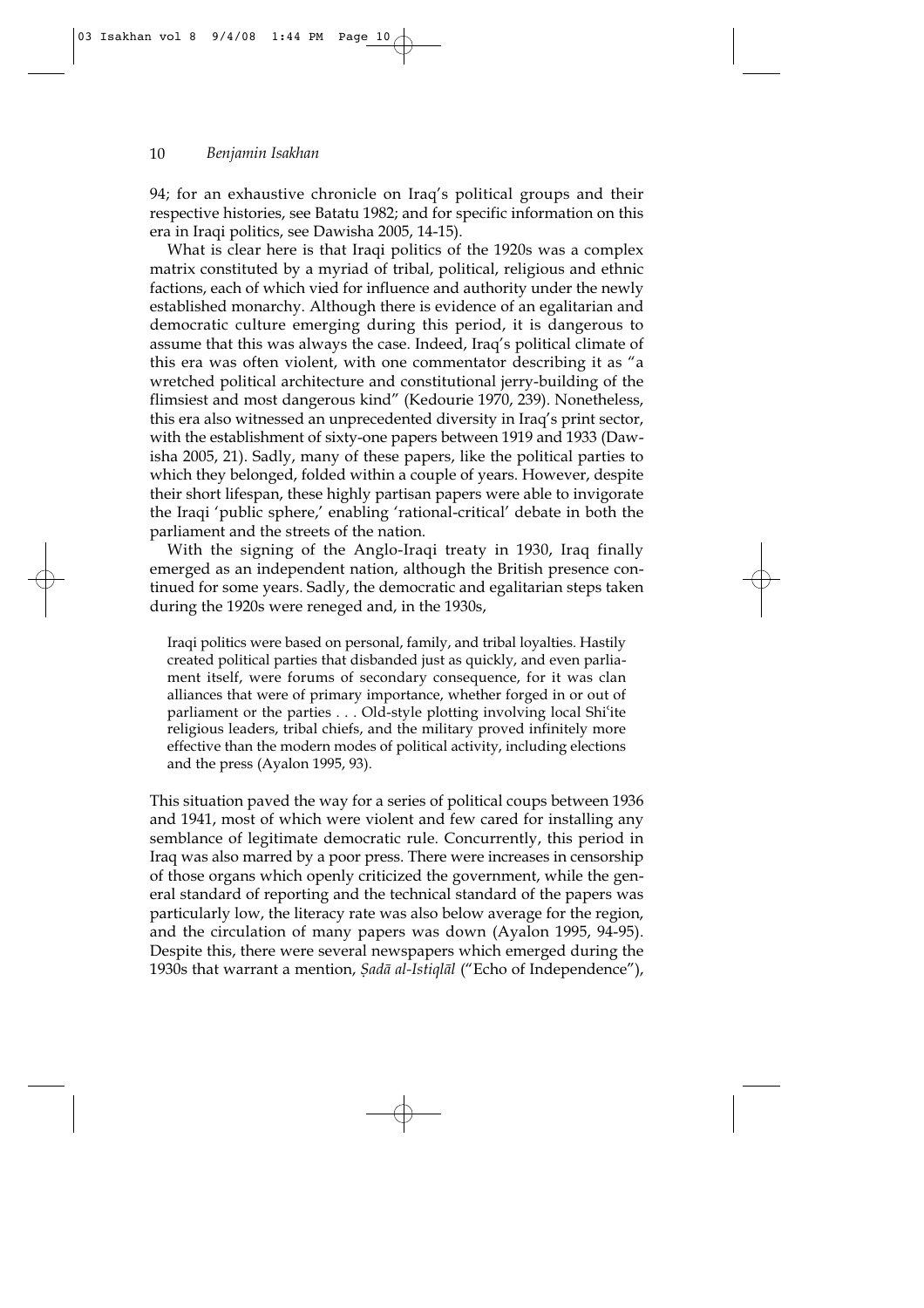and *Al-Ahālī* ("The People"), both published by the Iraqi Nationalist Party (*Jamā<sup>ć</sup>at al-Ahālī*), *Habazbūz* (a term from Iraqi folklore), a Baghdad paper filled with political satire (Daragahi 2003, 50) and perhaps Iraq's most successful, professional and well-respected paper of this era, *Azza man* ("Time"), published by an Iraqi Christian.

Although the Second World War did see actual, if limited, fighting in Iraq, this war did not have anywhere near the impact on the Arab Middle East as the First World War. When the fighting began, the government of Iraq placed the newspapers and magazines of the nation under tight censorship laws in an attempt to curtail anti-British sentiment (Dawisha 2005, 22). This, coupled with the severe economic conditions throughout the war, had implications for Iraqi civil society and its free press, with many of the smaller papers across the region folding accordingly. However, with the cessation of the war, the Regent of Iraq, Prince †Abd al-Ilah announced a return to the political life of the 1920s and the lifting of the restrictions on the freedom of the press (Dawisha 2005, 15). This brought with it an immediate upsurge in both the number and variety of political parties in Iraq, from pro-government, pro-British parties, to centrist, right- and left-leaning parties, and even two Marxist parties (Dawisha 2005, 15-16). Once again, many of these parties spawned their own publications. The Independence Party's (*⁄izb al-Istiql§l*) produced "The Independent Standard" (*Liw§¥ al-Istiql§l*), while The National Democratic Party (*Al-Hizb al-Waṭanī al-Dīmuqrāṭī*) published "The Voice of the People" (*Şawt al-Ahālī*—a reincarnation of *Al-Ahālī* after it had been banned from publishing under its original name) (Dawisha 2005, 15-16, 22-23). It appears that, on the whole, the newspapers were relatively free to express diverse opinions, particularly when compared to the press in those regions still controlled by the British and the French.

One commentator goes on to compare the Arab press of this era to that of the press which followed the American Revolution, in so far as it was dominated by "the numerous, tiny enterprise, highly partisan, political party press" (McFadden 1953, 36-37). Despite the fact that as late as 1947, only eleven percent of Iraqis over the age of five were literate (Ayalon 1995, 95), McFadden was optimistic regarding not only the gradual increase in journalistic standards of the Middle Eastern press, but its role in future political developments. To a large extent this optimism was justified given the happenings of the years that immediately followed. In 1948, when the Iraqi government was about to sign a revision to the Anglo-Iraqi Treaty of 1930 (which appeared to bring Iraq further into line with British interests in the nation), the Iraqi opposition were virulent in their dissent, using their newspapers to encourage massive demonstrations on the streets of Baghdad. Sadly, however, the power of the press proved too much for the ruling elite, and they there-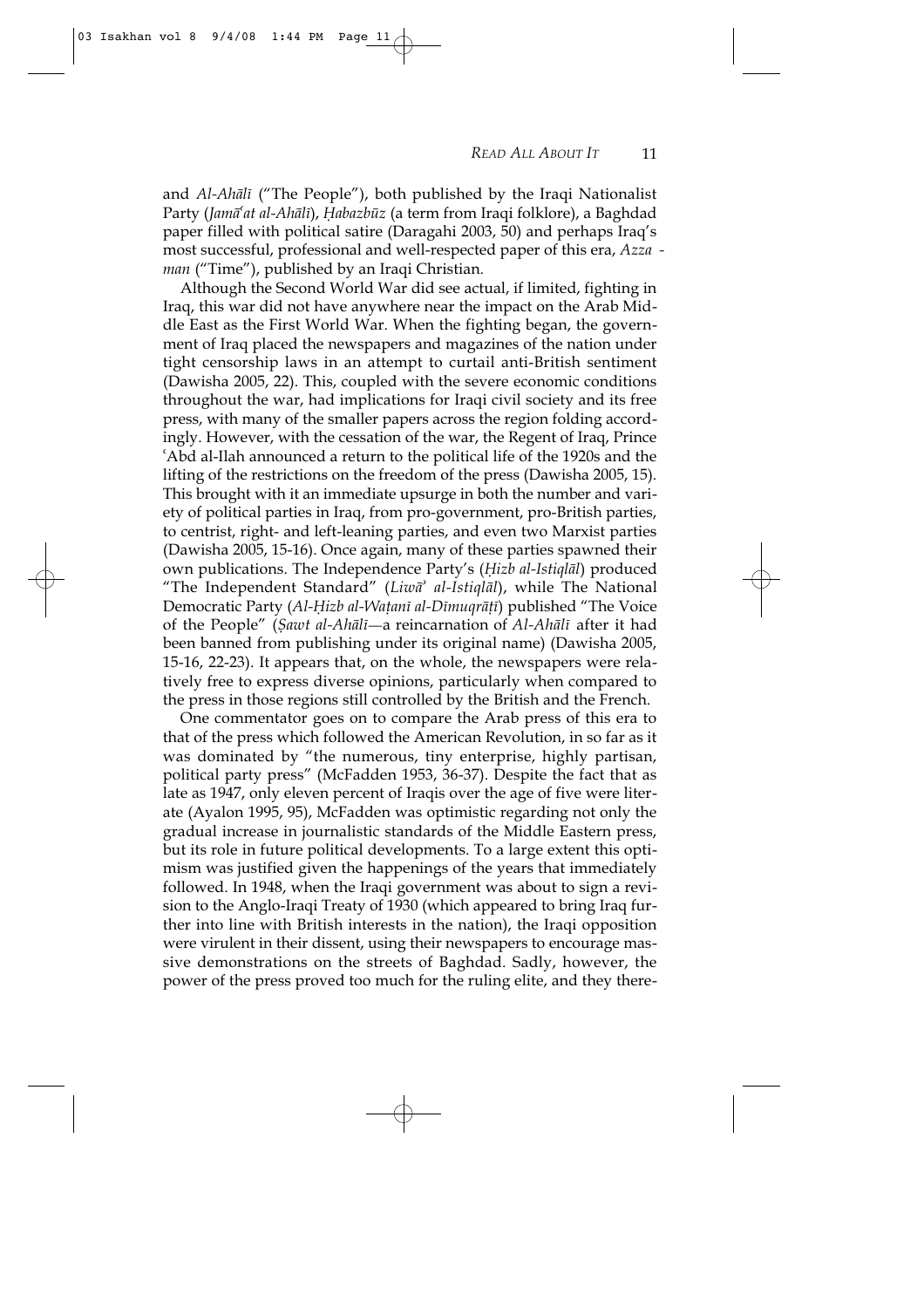fore implemented a ban on a "number of these papers, and to increase the censorship on what they were able to write" (Dawisha 2005, 22).

The tide turned somewhat with the introduction of new media technologies to the region throughout the 1950s. Indeed, radio, television and further developments in the print media seemed to bring with them unprecedented media pervasiveness in the Middle East, if not always media freedoms. In Iraq, the nation's first television station went to air in 1956 (the same year as Sweden, see Daragahi 2003, 47), ushering in a new interest in the media, if only for the novel pleasures that such a visual medium could provide.

In 1958, Abdul Karim Qasim—a senior military officer and friend to many Iraqi opposition groups—coordinated the bloody coup d'état which disposed of the monarchy, and he became Iraq's prime minister. Despite the fact that Iraq at this time had an illiteracy rate of approximately 85 percent (Batatu 1982, 34), under Qasim's authority the heavily partisan newspapers of Iraq continued to enjoy considerable autonomy and popularity. However, Qasim did offer particular support to the rising ranks of the Communist Party (Batatu 1982, 35) and, by 1962, there were twenty newspapers in Baghdad, approximately one-third of which had pro-Communist tendencies (Rugh 2004, 46-47).

Qasim's leadership was short-lived, however, as three brothers, the nephews of the deposed King Faisal, coordinated another coup d'état which saw the establishment of the Arif regime. Each of the Arif brothers served as Iraq's leader in quick succession between 1963 and 1968, and the first—Colonel Abdul Salam Arif—is credited with beginning the Arab Socialist Union (for more on the Arif regime, see Batatu 1982, 1027- 1072). Ironically, it was elements of this party which were to go on and form the Arab Ba'th Socialist Party (ABSP) and usurp the Arif brothers' reign. In addition, the Arif period also saw the passing of Press Law No. 53, which enabled heavy censorship of the press and tight control of media licenses (Rugh 2004, 50). Despite the authoritarian leadership of the Arif regime, Iraqis were still surprisingly politically active throughout this period. Once again, the political, religious, ethnic and tribal lines that maladroitly divided the nation were overtly political, with each group striving to ascend the hierarchy and establish themselves at the fulcrum of state authority in Baghdad. Even so, there were some minor developments in the media sector, including the launch of an Iraqi English-language paper to serve the growing expatriate community, *The Baghdad Observer* (Hurrat and Leidig 1994, 98-99).

## The media under the Arab Ba'th Socialist Party and the rule of **Saddam Hussein**

Unfortunately, the political climate fostered under the Arif Regime did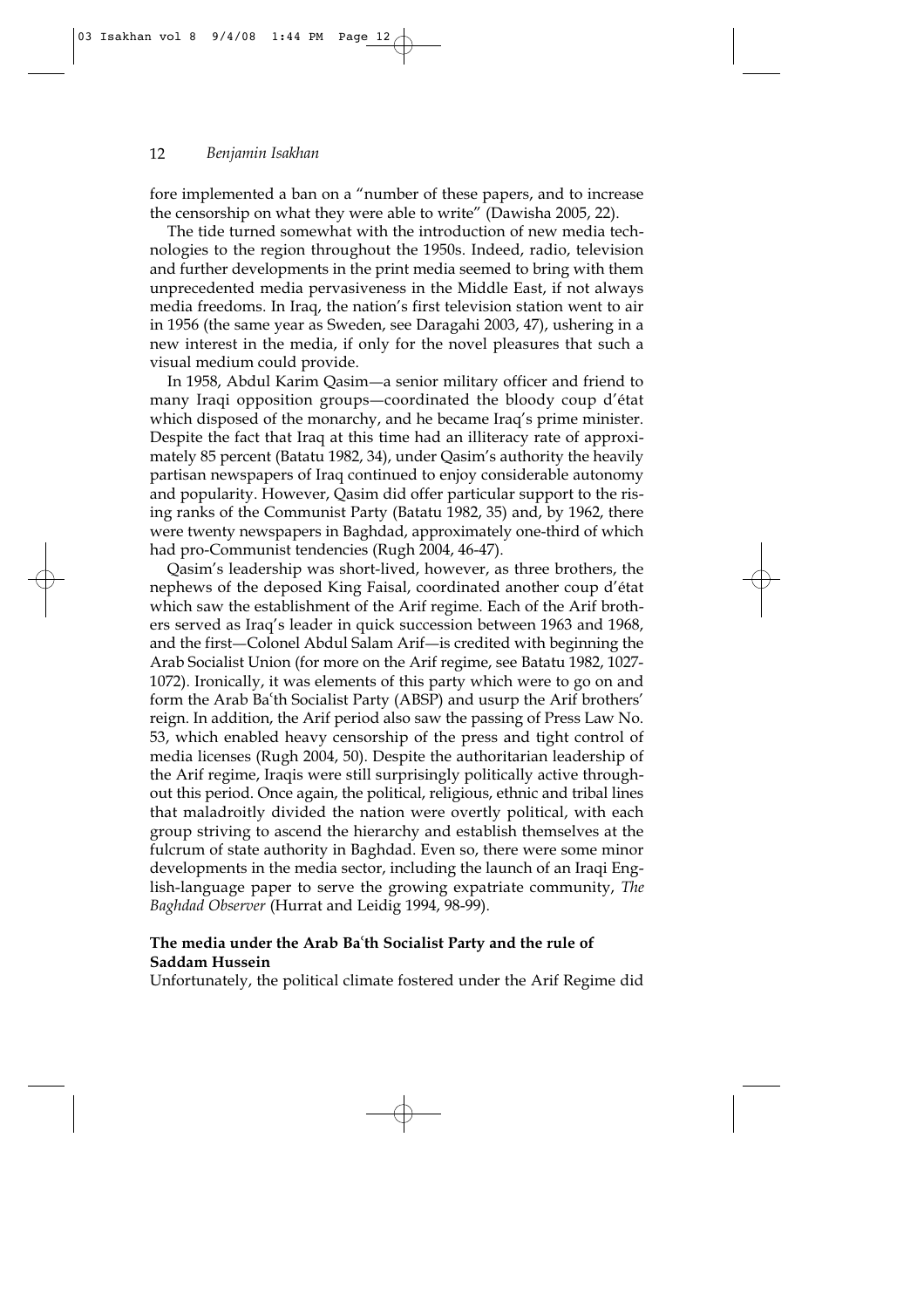little to encourage the establishment of moderate and legitimate political movements, and arguably paved the way for the violent military coup d'état in which the Arab Ba†th Socialist Party (ABSP) claimed authority in 1968 (Daragahi 2003, 46; Seymour 2004, 355). During this time there was a brief struggle for power between the two allies in the coup, the military and the Ba<sup>th</sup>, with each of these bodies controlling one of the two major newspapers in Iraq at that time, *Al-Thawra* ("The Revolution") and *Al-Jumhūriyya* ("The Republic"), respectively (Bengio 2004, 110). This struggle for power was promptly decided in favour of the Ba†th, and served as a valuable lesson for the party regarding the power of the press.

They acted quickly. One of the Ba'th Party's first acts was to jail, charge and then execute Abdul Aziz Barakat, who was both the head of the Journalist's Union and the publisher of *Al-Manār* ("The Beacon" or "The Lighthouse"—not to be confused with today's Hezbollah-controlled television station of the same name), one of the most professionally-run and widely-distributed dailies in Iraq at the time (Daragahi 2003, 46, 50). Following this, in 1969 the Ba<sup>th</sup> Party established a publications law which effectively made the media the fourth branch of the newly established government (Braude 2003, 146). This saw the Iraqi media industry quickly transform into one that was "more controlled, monolithic, mobilised and almost completely stripped of any critical approach" (Bengio 2004, 110). By 1974-75 this meant that although Iraq had a literacy rate of 30 percent (Rugh 1979, 3), it had only five daily newspapers, each of which was heavily influenced, if not completely controlled by, the state. These papers were *Al-Jumhūriyya, Al-Thawra, The Baghdad Observer*, the state-sanctioned paper of the Kurdistan Democratic Party, Al-Ta'ākhī ("The Brotherhood") and the Communist party organ, *Țariq al-Sha<sup>c</sup>b* ("The Path of the People") (Rugh 1979, 32).

However, if the lack of an egalitarian political culture and a free press had been evident since the Ba<sup>th</sup> ascension to power, it was to further deteriorate following the "self-election" of the late Saddam Hussein to the presidency of Iraq in 1979. It is now well known that Saddam's rise to power "was marked by terror, coercion and purges of Ba†th party members" (Seymour 2004, 355), that he went on to commit grievous crimes against his own citizens, especially the many religious and ethnic minorities of Iraq (Cordesman and Hashim 1997, 111-118), and that he was one of the cruellest and most tyrannical despots of modern times. What is perhaps less well known is that Saddam was also a powerful and charismatic politician, a master of a rhetoric that appealed directly to the "everyday Iraqi" and an expert at image management (for more on this, see Bengio, 1998). Indeed, having witnessed firsthand the role of the media during the ascension of the Ba†th Party to power a little over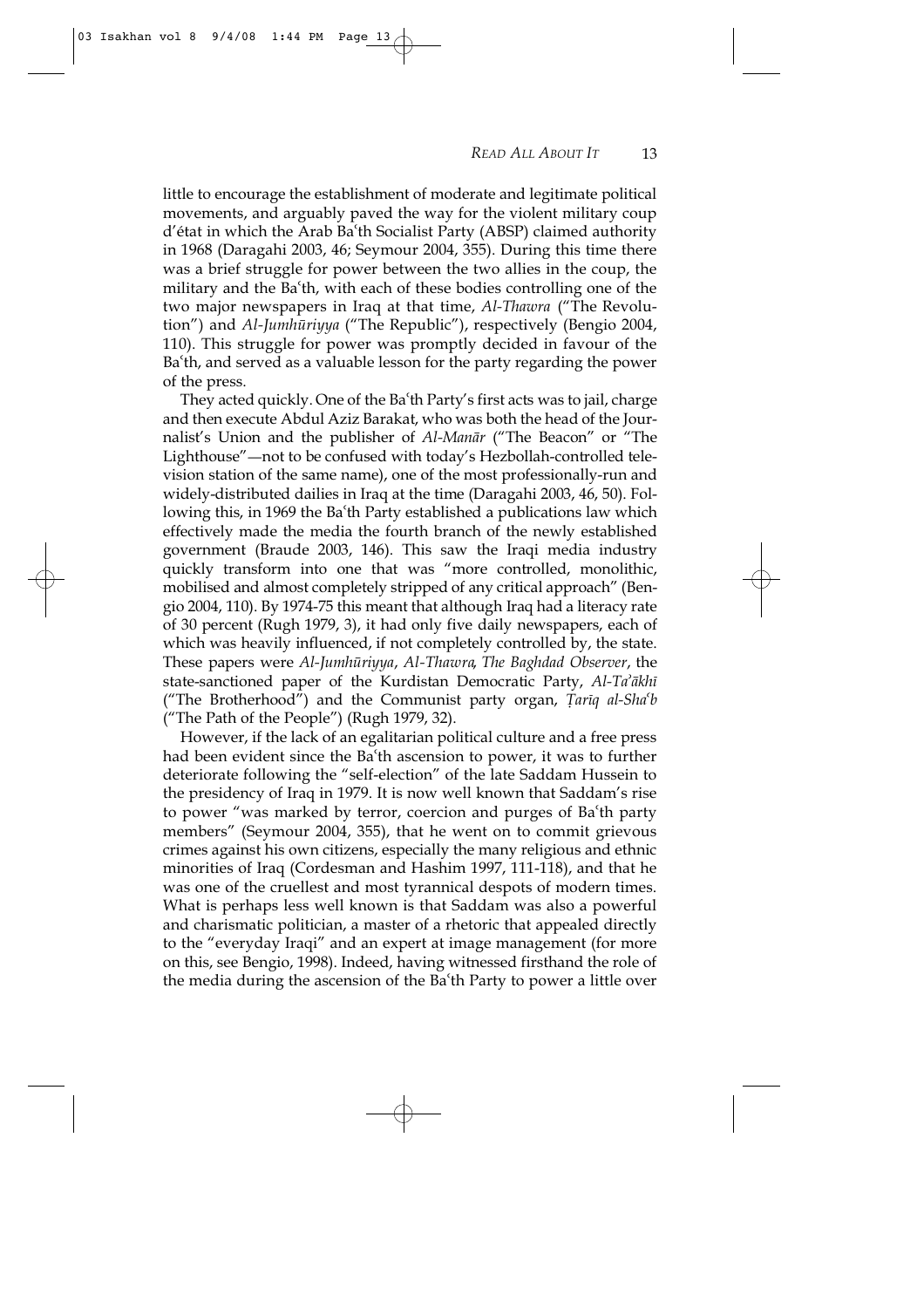a decade earlier, Saddam was all too aware of the power of the press and quickly set about modelling them after other twentieth century totalitarian examples, such as Nazi Germany and the Soviet Union. Although the nation retained its five daily newspapers under Saddam's rule, he was quick to quash any lingering notions of freedom of the press by making sure that the entire media industry was folded under the authority of the government (Hurrat and Leidig 1994, 107). This meant that each of Iraq's papers soon became state-run propaganda instruments, dutifully reciting official policy and praising governmental action (Dawisha 2004, 14). He ensured that this occurred through rigorous and clandestine monitoring of the media, as well as more banal and overt practices such as insisting that his photograph be featured daily on the front page and that each of his speeches was printed in full (Braude 2003, 139-140). Saddam was also careful to minimize exposure to outside media by periodically jamming news broadcasts from outside of Iraq (Cordesman and Hashim 1997, 120) and imposing a five-year prison sentence for owning a satellite dish (Braude 2003, 150).

During the Iran-Iraq War of 1980-88, Saddam made further inroads in limiting press freedom across Iraq. In 1986 he passed both Press Act 206 and Decree Number 804. The first of these prohibited Iraqi journalists from writing articles on twelve specific subjects, including any criticism of the President and his policies (Cordesman and Hashim 1997, 120), while the second made such criticisms punishable by death (Daragahi 2003, 46). It appears that Saddam made concerted efforts to point out the tremendous role that the media played during times of war. Indeed, he appears to have seen the media as an essential part of Iraq's military machine, dubbing them the 'information corps' (Bengio 2004, 110). Immediately after the war, however, Saddam was faced with thousands of men returning from the frontline to an Iraq that had no employment opportunities awaiting them. Many of these citizens-particularly the already disenfranchised Shi†ites and Kurds living in a Sunni controlled state—began to revolt against Saddam's authority and called for democratic reforms (Keeble 1997, 12). Surprisingly, Saddam endorsed this movement, seemingly because he believed that some form of public debate over democracy would enable his citizens to voice their grievances without subverting his authority. In line with other authoritarian leaders (Dahl 1998, 10) Saddam set about labelling himself "the engineer of democracy" or "the shepherd of democracy," although he failed to clearly detail what his actual approach to democracy was and how this would be implemented (Bengio 1998, 60-62). This had a parallel impact on the journalistic profession where those tired of toeing the official party line began—albeit subtly—to call for democratic reform and to challenge and criticize various aspects of public life under Saddam (Ben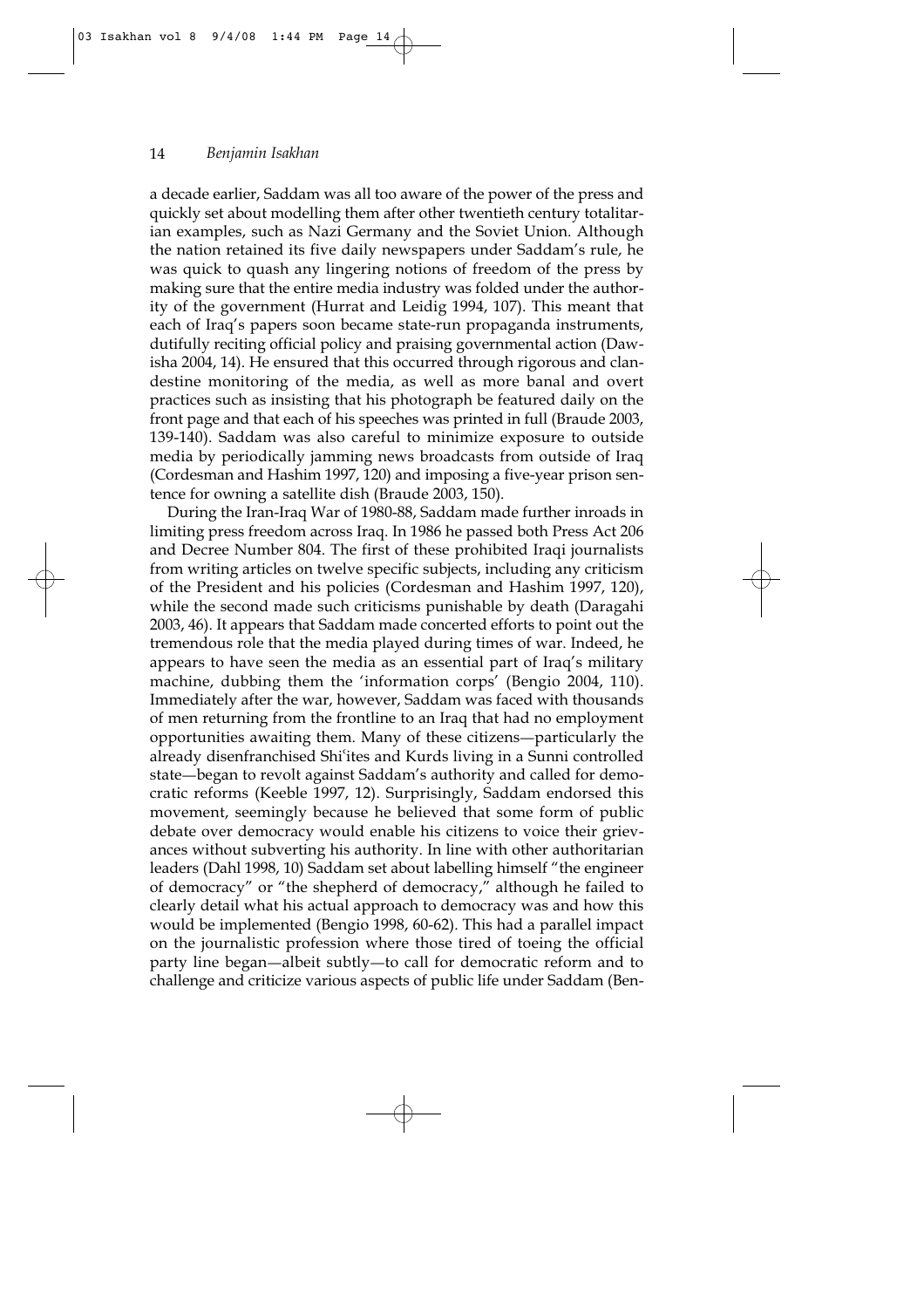03 Isakhan vol 8 9/4/08 1:44 PM Page 15

However, with the Iraqi invasion of Kuwait on August 2, 1990 and the subsequent Gulf War, these meagre efforts at democratizing Iraq's media were quashed. Although much has been written about the Western coverage of this war-particularly its status as a "clean" war of spectacle, propaganda and illusion, little is known about the Iraqi press of this period. It can be assumed, however, that Saddam continued to maintain a tight control over his 'information corps,' using it to promote his actions and damn those of his enemies. What is known for sure is that immediately following the Gulf War, Iraq was placed under heavy sanctions from the international community (Herring 2004; Simons 1998) as well as internal pressure to democratize. This led Saddam to conduct mock elections in the hope of placating a public that had now endured twenty-three years of Ba'th rule and two wars. Firstly, Saddam's eldest son, Uday Hussein was "unanimously elected" to the position of the Head of the Journalist's Union in 1992, leaving him in charge of several newspapers, a radio station and responsible for the censorship and management of the rest of the nation's media (Daragahi 2003, 47). Specifically, there were six official daily newspapers which all came under the jurisdiction of the newly appointed Uday. There was *Al-Thawra, Al-Jumhūriyya* and *The Baghdad Observer*, all of which had survived since the early days of the Ba†th regime. In addition, Iraq's media landscape also contained *Al-<sup>c</sup>Irāq*, the official state-run Kurdish newspaper, Uday Hussein's own personal paper *Bābil* (established in 1990, it occasionally featured opinion editorials critical of "incompetent" government officials) and *Al-Qādisiyya* (a military paper which hit the newsstands during the Iran-Iraq War and was shrewdly named after a battle in 637 AD in which the Arabs defeated the Persians) (Hurrat and Leidig 1994, 98-99).

The result of having his son in such a prestigious position was that Saddam could continue to manipulate the media at will. Indeed, one of the continuing traits of the Ba'thist press was its role in tarnishing the image of an ongoing succession of 'others'. At times, this meant turning the media against factions of the citizenry, especially the Kurds or the Shi†ites, or against regional enemies such as Iran and Kuwait, global superpowers such as the United States or the West in general, and, almost without interruption, against Israel (Bengio 2004, 111-112). Uday's appointment also allowed Saddam to reward sycophantic journalists who were prepared to sacrifice their journalistic integrity for a career that rapidly ascended the Ba'thist ladder. Although Saddam received much criticism in the expatriate Iraqi press after he was unsurprisingly "re-elected" as President of Iraq in the 1992 sham election (Rugh 2004, 64), the domestic press was understandably much more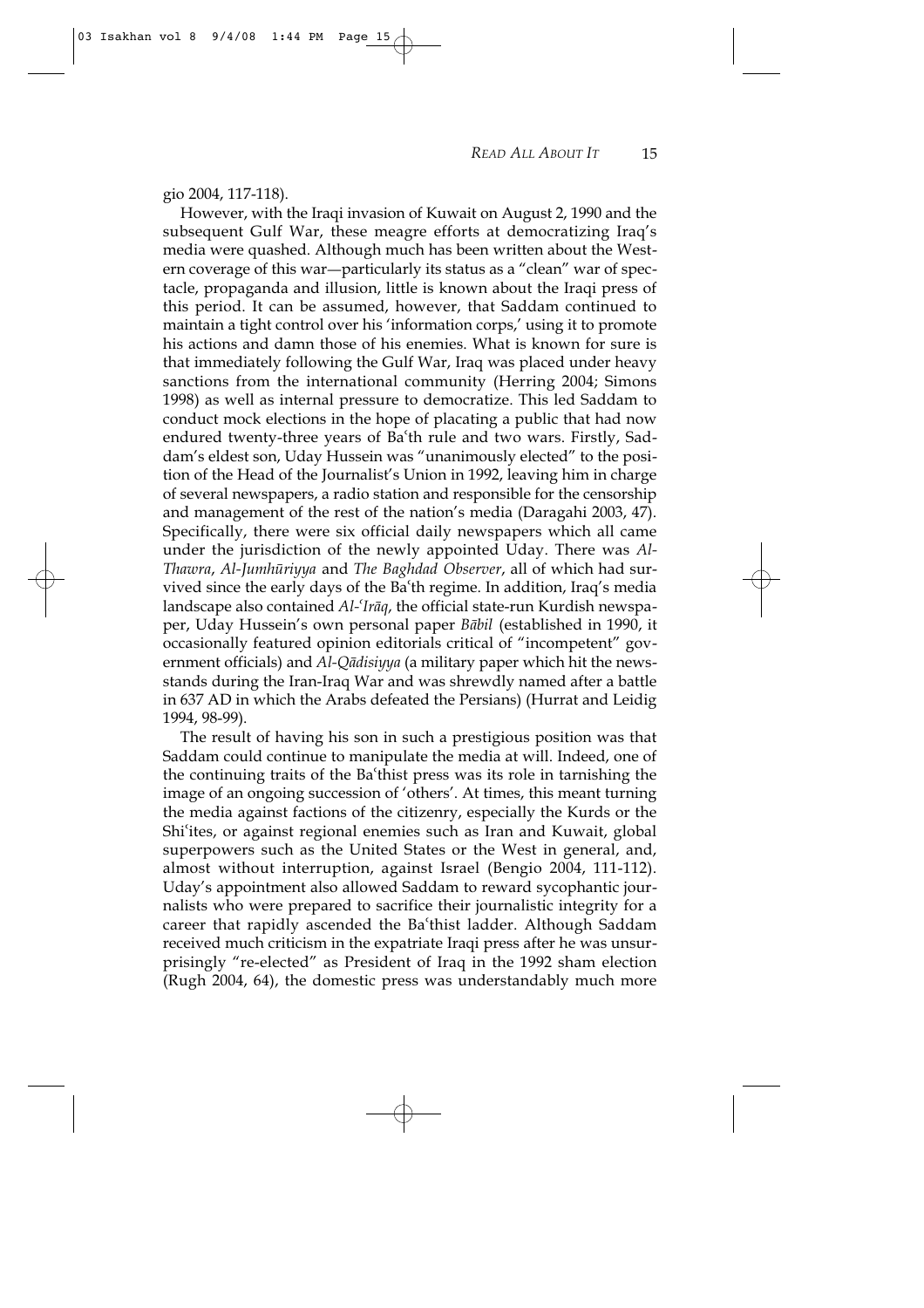supportive, with one commentator even receiving \$2,500 and a Honda after having called for Saddam's continuation in office (Daragahi 2003, 47). Other examples of upwardly mobile journalists who toed the Ba'thist line include a Chaldean Christian by the name of Tariq Aziz, who began his political career as the editor of *Al-Thawra*, later received the post of Iraq's Foreign Minister during the 1991 Gulf War, and then served as Deputy Prime Minister until Saddam's overthrow in 2003 (for details on this and other examples, see Braude 2003, 146-147; and Rugh 2004, 8).

However, if the rewards were high for those whose journalism adhered tightly to Ba'thist doctrine and the leadership of Saddam, the punishment for those who did not was extreme. In 1991, a political commentator by the name of Aziz al-Sayed Jassem was arrested and later disappeared after refusing to write books that praised the President's leadership, while a prominent *Al-Thawra* journalist disappeared after criticizing articles in his own paper (Daragahi 2003, 46). In 1999, Uday went as far as personally firing one thousand writers for not praising the President with the required enthusiasm. In total, over 500 journalists, writers and intellectuals went missing or were executed during the rule of the Ba'th Party according to one French Human Rights organization, the International Alliance for Justice (as cited in Daragahi 2003, 46). In fact, Uday is said to have set up special prisons expressly designed for torturing and detaining Iraq's journalists and political dissidents (see for example the story of an Iraqi journalist by the name of Yunis, as retold in Epperlein and Tucker 2006). Even those journalists who attempted to bring humour to the autocracy of Saddam faced heavy penalties, with one writer arrested and then tortured for having written that Saddam cared about every last detail in Iraq, even the toilets (Whitaker 2003). On top of this, media audiences were also targeted, particularly in the autonomous Kurdish north where, despite the fact that it had developed something of a free press since its establishment in 1991, one man was reportedly sentenced to twenty-one years imprisonment after being found with a copy of a non-state Kurdish paper by the name of *Al-Ittih*ad ("Unity") (Daragahi 2003, 46-48).

With such extreme punishment handed out to the journalists who were even remotely critical of the central authority in Baghdad, it is little wonder that Bengio describes the Iraqi media of this era as "an omnipotent propaganda machine" which "played the role of the Ba†th regime's watchdog, thus contributing significantly to its survival and longevity" (2004, 109-110). However, the state's abolishment of freedom of the press did not completely destroy the journalistic movement in Iraq. Many of those who desired to criticise Saddam and the Ba'th Party left the country and joined the growing ranks of the expatriate opposi-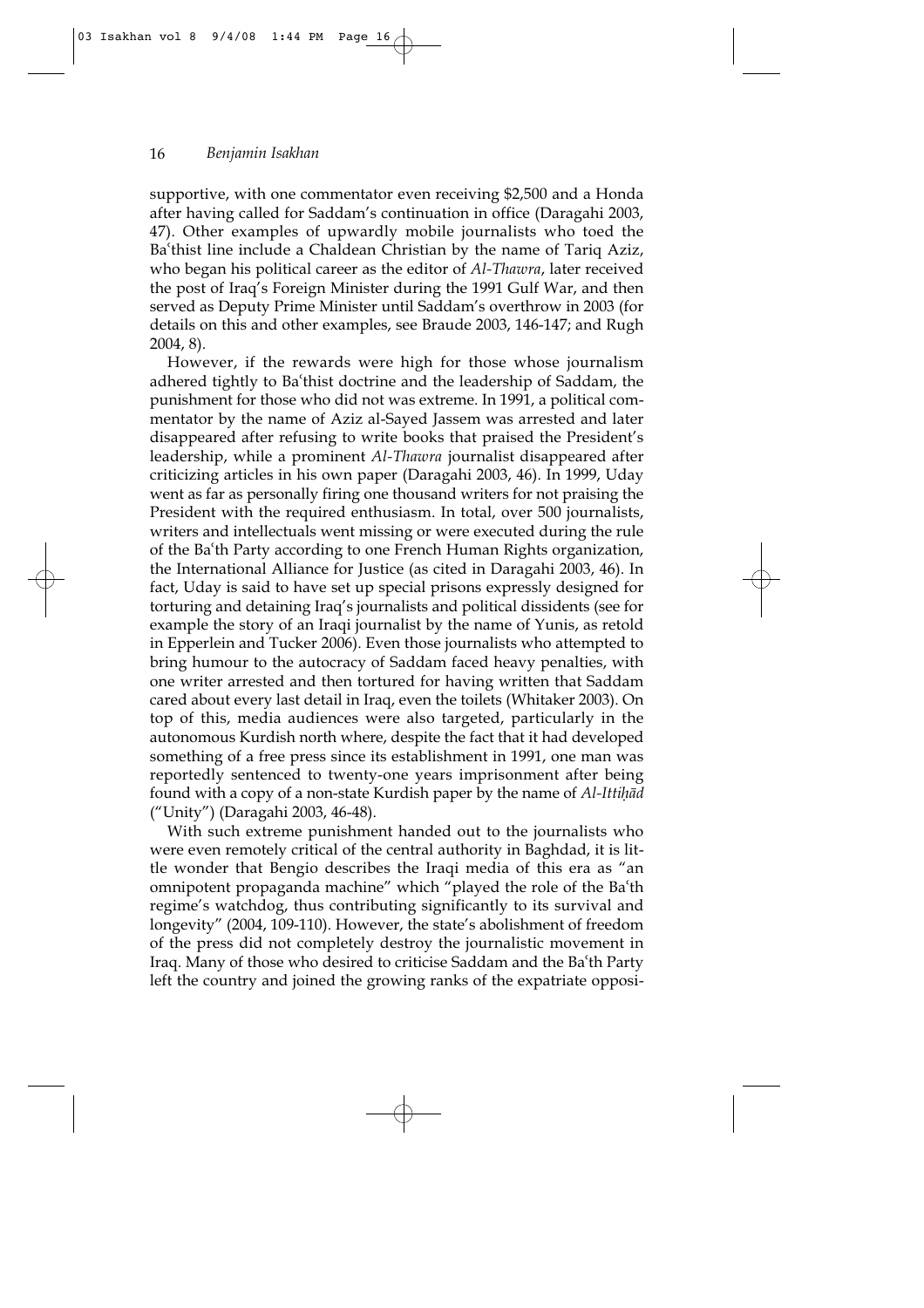tion press, while those who stayed were free to channel their talents and creativity into the means of conveying the official news to the populace (Braude 2003, 146). Others went even further. Journalism educators at Baghdad's College of Mass Media (which taught courses in print, photo, radio and TV journalism, and was the only school of journalism in the country, see Hurrat and Leidig 1994, 97) were renowned for teaching their students the fundamentals of good reporting accuracy, objectivity and the quest for truth. Journalists at *Nabd al-Shabab* ("the Pulse of Youth"), the weekly Uday-controlled newspaper of the Youth Union, was able to candidly criticize the government and its strict control of the people, the actions of Tariq Aziz (the Deputy Prime Minister) and promote opposition figures such as Ahmad Chalabi before Saddam cracked down and the newspaper's staff were pushed out (Daragahi 2003, 47- 48).

However, not even Saddam Hussein could have predicted the cataclysmic attacks on the twin towers of the World Trade Center in New York and the Pentagon in Washington on September 11, 2001. These events ushered in a seismic shift in global politics, perhaps best illustrated by US President George W. Bush's declaration of a "War on Terror" which started first in Afghanistan and then moved to Iraq. Despite the wealth of scholarship on both the Afghanistan and Iraq wars and their coverage in the Western media, there appears to be very little research that details the coverage which appeared in the Iraqi press from September 11, 2001 to the fall of Baghdad in 2003. We do know that in 2002 Saddam conducted another of Iraq's sham elections, this time winning 100 percent of the vote (Rugh 2004, 34). It is also fairly safe to assume that, up until at least the beginning of the war, the official Iraqi press continued in its unwavering support for Saddam and its critique of those who might threaten his authority (there is no doubt that President Bush came under heavy fire for his stance against the "Axis of Evil" and his "War on Terror," while the "Coalition of the Willing" would have been criticized for their involvement). What we do know for sure is that the Iraqi Minister of Information, Mohammad Sa†id al-Sahhaf, continued to broadcast his versions of events throughout the war (Mirzoeff 2005, 77). Although he lost much of his credibility over the insistence that the Coalition troops were meeting fierce resistance (which incidentally made him something of an internet cult hero), he was credited with having provided much information on civilian deaths in Iraq to the media, which fuelled further resentment towards the war, particularly in the Arab world (Ravi 2005, 59, 61).

#### **The rise of the print media in post-Saddam Iraq**

With the fall of Baghdad on April 9, 2003, Iraq's media environment was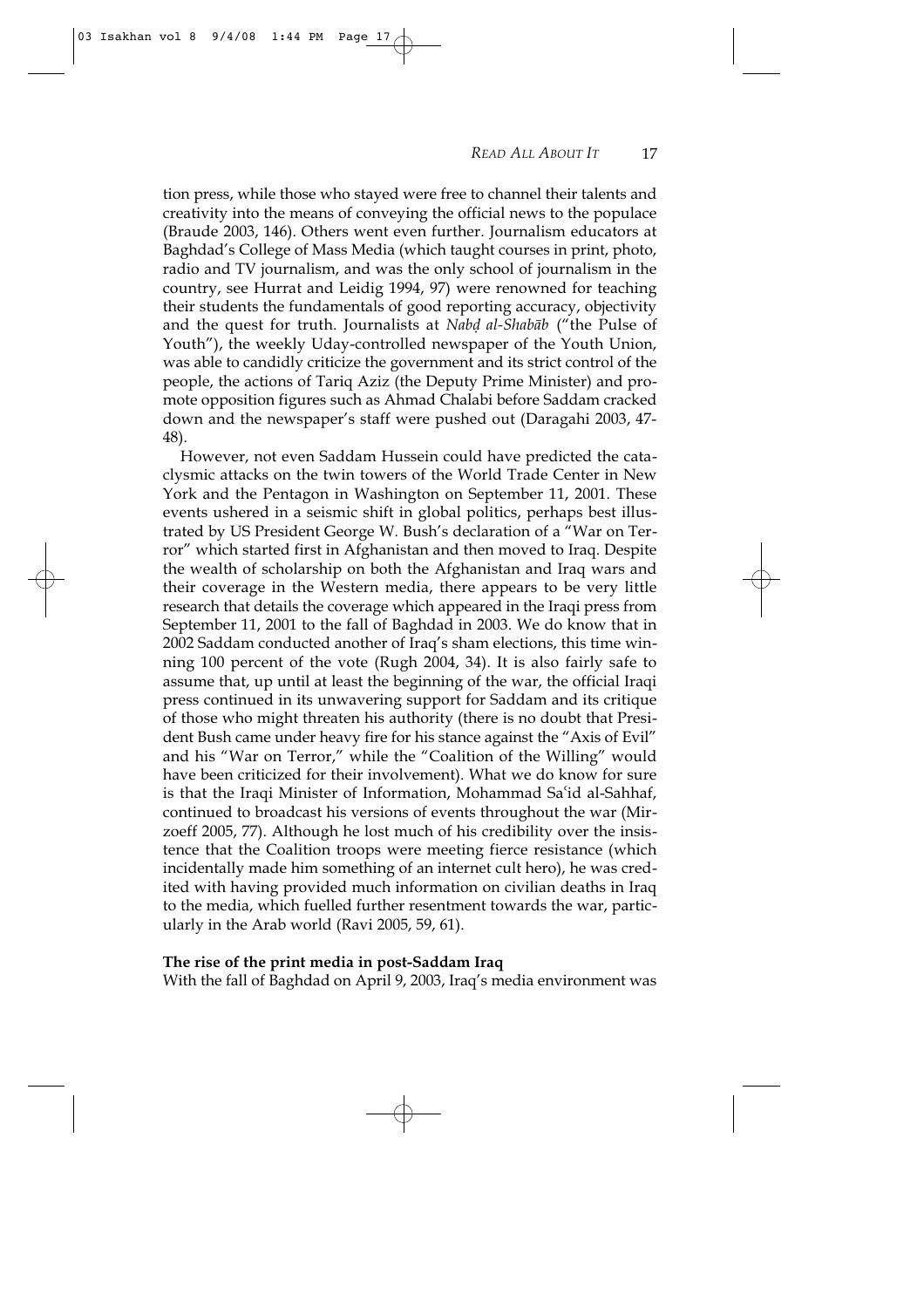changed forever. Nearly overnight it transformed from Saddam's tightly-controlled propaganda machine to one of the freest media environments in the world (Zanger 2005, 106). By the end of the month, the Iraqi Ministry of Information had been abolished and its 7,000 employees suddenly found themselves without regular income (Zanger 2005, 107). These former state media pundits carried with them their years of experience communicating—albeit under tight controls—with the Iraqi people. In addition, Iraq also witnessed an influx of expatriates, refugees and newcomers, who brought with them an invaluable and divergent knowledge base gained from living in liberal democracies where they had no doubt witnessed firsthand the function of the Fourth Estate. The evidence of their fervent labour and newfound freedom was soon to be seen on the streets of Baghdad where, by the end of May 2003, approximately one hundred new publications and a few new broadcast outlets were available, while others were launched concurrently in Basra, Kirkuk and Mosul (Daragahi 2003, 46). Come the end of 2003, this number had grown to around two hundred Iraqi-owned news publications, and between fifteen and seventeen Iraqi-owned television stations (Gerth 2005; Zanger 2005, 107).

Given Iraq's long and complex political history, it is not at all surprising that these new media formats quickly became the forum for much of Iraq's political jousting and debate. Indeed, most of the newspapers were started by political parties and were partisan organs, geared towards their stated policies and agendas. However, the domestic politics of Iraq, with its myriad of religious and ethnic divides, do not neatly break down into a series of mutually exclusive groups. There are, as is now commonly known, three large ethno-religious groups in Iraq—the Shi'ite Arabs, the Kurds and the Sunni Arabs—as well as a number of smaller "racial and religious minorities . . . (including) Turkomans, Persians, Assyrians, Armenians, Chaldeans, Jews, Yazidis, Sabaeans, and others" (Batatu 1982, 13) (for details on the plight of Iraq's minorities today, see Isakhan 2005b). Within each of these broad categories are more intricate differences, with each sector capable of being further broken down into religious, ethnic and political sub-categories.

For example, it is often forgotten that the Kurds are largely Sunnis, but that there are also many Kurdish Christians and Kurdish Shi†ites. Beyond this, the Kurds can be further divided according to their allegiance to the two major Kurdish parties, the Kurdistan Democratic Party (KDP, founded by the legendary Mustafa Barzani in 1945 and now led by his son, Massoud Barzani) and the Patriotic Union of Kurdistan (PUK, formed in 1975 and now led by the current President of Iraq, Jalal Talabani). However, Kurdish politics is complicated further by the presence of a number of other parties, including the Communist Party of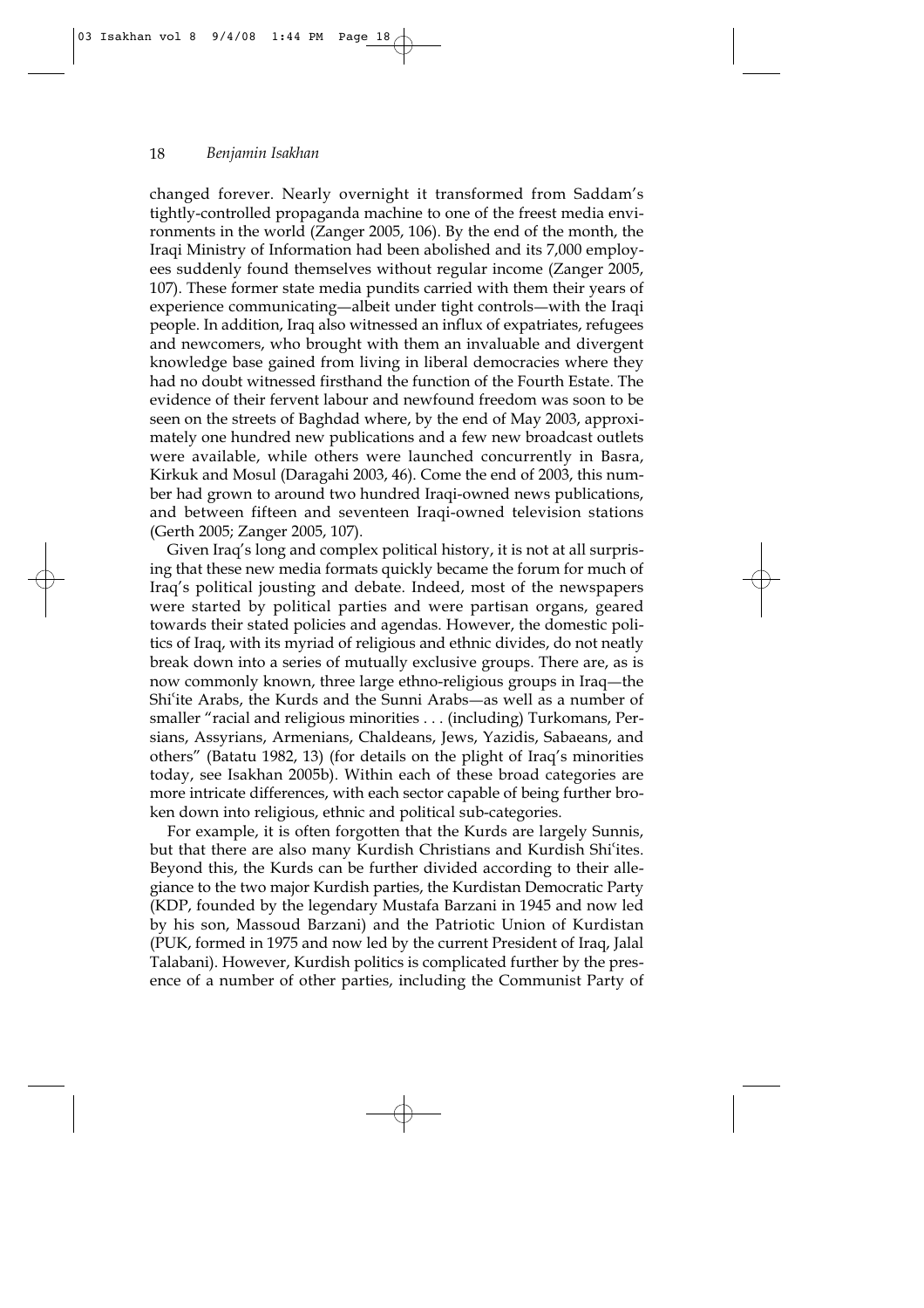Iraqi Kurdistan, the Kurdish Democratic Solutions Party, and the Islamic Group of Iraqi Kurdistan. Similarly, the Shi†ites (who have always been the majority in modern Iraq, but were long marginalized by the central Sunni-led government) can be understood according to their allegiance to the Supreme Council for the Islamic Revolution in Iraq (which had been in staunch opposition of Saddam's rule from the safety of Iran) and the Islamic Da†wa Party (led by former Iraqi Prime Minister, Ibrahim Al-Jaafari). There is also the highly influential Grand Ayatollah Sistani and a number of other pro-Shi†ite political and religious groups who hold significant clout. Iraq's smaller minority groups have also been active with the formation of the Iraqi National Movement, which represents Sunni Arabs (who ruled Iraq since its creation in the 1920s until the fall of Saddam, but only ever constituted approximately 20 percent of Iraq's diverse population) and the Turkoman Brotherhood Party. Beyond these parties are those that explicitly support singular political or religious ideologies. These include various Islamic political groups, several nationalistic parties, a number of Iraqi parties that claim to be liberaldemocratic, and other political parties such as the Arab Socialists, the Iraqi Communist Party, the Royal Constitutional Movement, the Supreme Council for the Liberation of Iraq and the Pan-Arab Movement.

What is particularly interesting about these ethnic, religious and political groups is that each of them has produced their own newspaper since the fall of Saddam Hussein. Not surprisingly, these publications have been joined by those who claim to be free of such allegiances, including several liberal-democratic organs, those produced by collectives of journalists, independent publishing houses and others which promote peace and tolerance amid the ongoing violence. In addition, Iraq has also seen the production of several sports bulletins, arts and culture magazines, a few industry-related bulletins, several children's and student magazines, comedic publications containing sharp political satire, and still others which resemble the tawdry British tabloids, detailing local and international gossip and entertainment news as well as featuring pictures of scantily clad women (for comprehensive lists, see *Iraqi Media*, 2003; *The New Iraq Press*, 2003). Indeed, the demand for authentic news in Iraq has been so strong and the publication of all manner of papers so pervasive, that it has been increasingly difficult to keep track of many of them. It can be assumed that there are enormous variances in quality, life-span and readership between them, ranging from the highly sophisticated and professional organs read by a wide audience across the spectrum of the Iraqi population, to the short-lived, hackneyed efforts of clearly biased individuals pandering to a sympathetic few. There are, however, several that are worthy of more detailed analysis.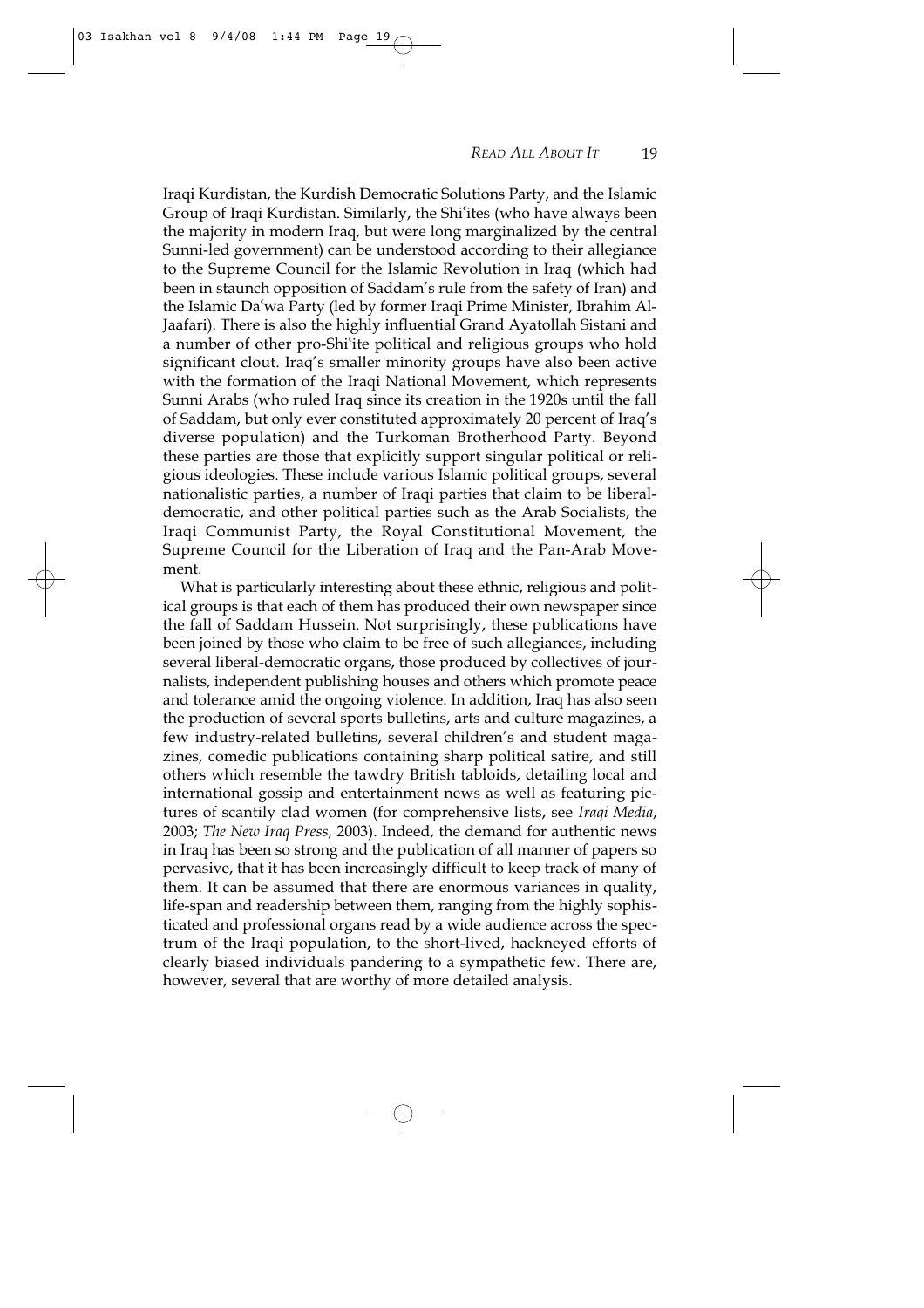Amongst Iraq's burgeoning press scene are several pro-American daily newspapers that are run by associates of Ahmad Chalabi, including *Al-Mu'tamar* ("The Congress") (Mazzetti and Daragahi 2005), *Al-*Jamāhīr ("The Masses") and *Al-Mawsil* ("Mosul") (Rugh 2004, 116-117). In the 1990s Chalabi had formed part of the Iraqi National Congress, which had worked unsuccessfully with the US government to overthrow Saddam. In the lead up to the 2003 invasion, Chalabi supplied suspect information to the Bush administration regarding Iraq's alleged stockpile of WMD and later served as Iraq's interim deputy prime minister. At one point, Chalabi was the favourite of the Pentagon and it was assumed that he had popular support within Iraq and would easily ascend the political hierarchy to lead the nation (*Facts behind the smears*, 2004). However, Chalabi failed to win a single seat in Iraq's December 2005 elections, and today he is under investigation by several United States departments and remains wanted by the Jordanian authorities on allegations of bank fraud.

Other Iraqi expatriates also have a vested interest in Iraq's new media environment. During the 1980s and early 1990s, there were few journalists more adept at ascending the media hierarchy of Iraq than Sa†d al-Bazzaz. He held a succession of senior positions, including the editorship of *Al-Jumhūriyya*, the paper that had supported the Ba<sup>th</sup> from as far back as 1968 and continued to extol its virtues throughout the reign of Saddam Hussein. In addition, his career also included managing the Iraqi National News Agency and the Ministry of Information, overseeing the production and broadcasting of all Iraqi radio and TV (Zengerle 2002). However, his disagreements with Saddam over quality control and his objection to the invasion of Kuwait led al-Bazzaz to defect to the United Kingdom in 1992. From London in 1997 al-Bazzaz began Iraq's only independent pan-Arab daily, *Azzaman* ("The Times"), which quickly grew to include international editions issued from Bahrain and North Africa. With the success of *Azzaman*, al-Bazzaz was able to expand his growing media empire to include "a monthly current-affairs magazine, a semiannual culture magazine . . . and a number of books—ranging from Arabic translations of Jean-Paul Sartre to reportage on Afghanistan," (Zengerle 2002) all of which were highly esteemed as professional in both their content and production. However, this was not enough for al-Bazzaz, as he had long dreamed of returning to his homeland and distributing his publications throughout the media-impoverished landscape of Iraq. With the fall of Saddam in 2003, al-Bazzaz saw his opportunity and he started to distribute from Baghdad. The years in exile and the commitment to quality meant that *Azzaman* was an instant hit on the streets of Iraq, where it was the only full-colour 24-page daily which reported global, regional and local stories with a mildly Arab-nationalist tendency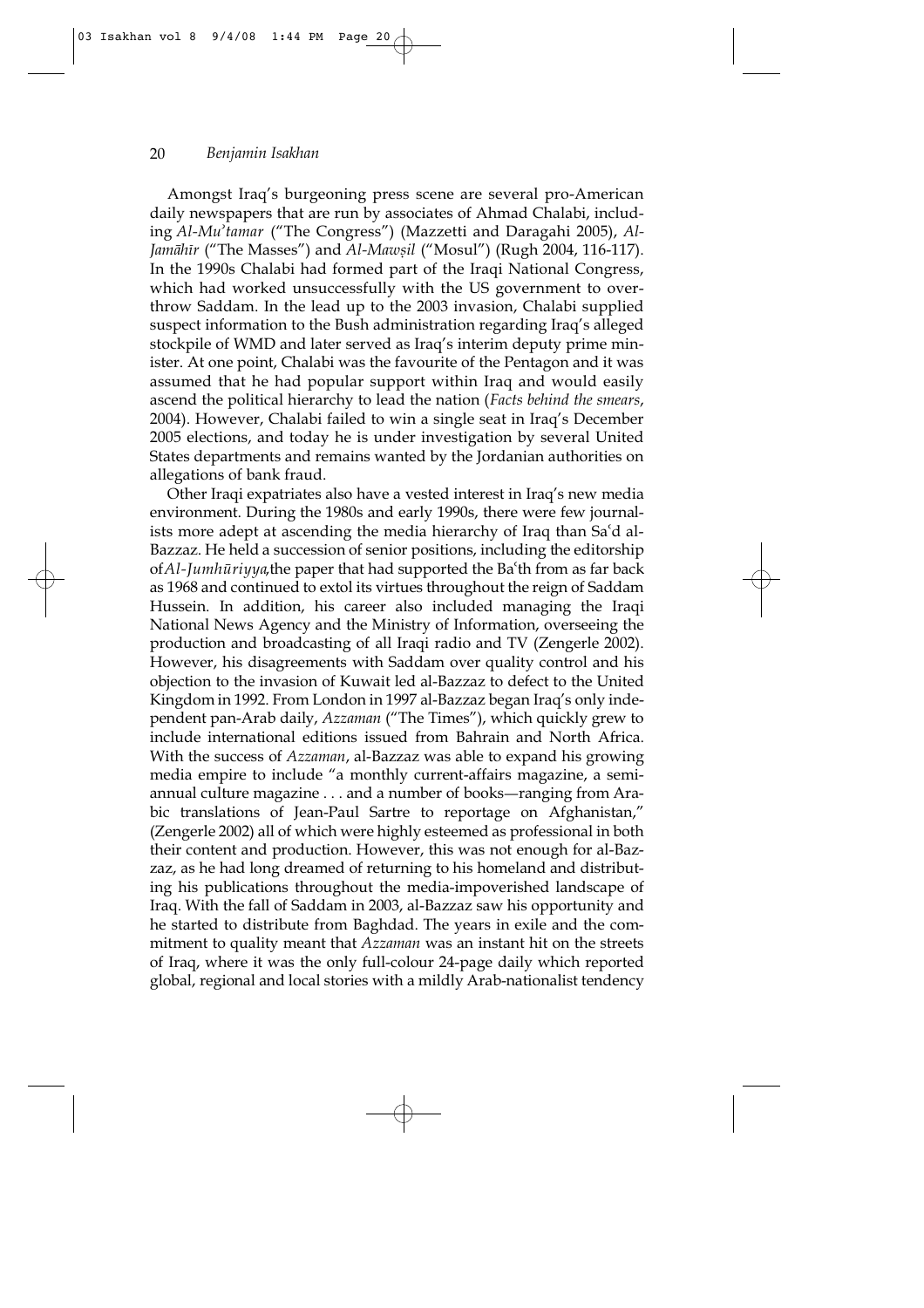(Daragahi 2003, 48). It quickly became Iraq's most widely-read newspaper, printing about 60,000 issues in Baghdad, and was able to support another office in Basra (*Iraq: Closure of Al-Arabiya News Channel* 2003). Not stopping here, al-Bazzaz—nicknamed the Rupert Murdoch of Iraq—has since ventured into television, developing *Al-Sharqiyya* ("The Eastern One") into Iraq's most-watched TV channel, hosting comedy and reality TV programs (Ciezadlo 2004).

In Iraqi Kurdistan, a well-educated and articulate man by the name of Ahmad Shawkat, who had once been imprisoned by Saddam, returned to Iraq before the war in the hope of finding work as a translator for the influx of foreign journalists entering the country (*Two Notable Books on Journalists in Iraq*, 2005). Luckily, Shawkat found Michael Goldfarb, a London correspondent for National Public Radio (US), and the two worked together in detailing the early stages of the war from the perspective of Kurdistan. Later, Shawkat was able to start his own non-partisan newspaper, *Bilattij§h* ("Without Direction," or perhaps, "Without Bias") which had the stated goal of fighting "for the building of a new Iraq and a civil society and a transparent democracy in a time of freedom" (Shawkat as cited in Zanger 2005, 108). Sadly, the damning editorials he wrote regarding the union that had formed between Islamic fundamentalists and former Ba†thists led to his assassination, and prompted Goldfarb to document his friend's eventful life and tragic death in *Ahmad's War, Ahmad's Peace: Surviving Under Saddam, Dying in the New Iraq* (Goldfarb 2005).

As well as expatriates and exiled Iraqis, others were keen to harness Iraq's new-found media freedom and the people's thirst for unadulterated news. Among them was the crew assembled by two young college students at the American University of Beirut, Ralph Hassall (British) and David Enders (American). On a brave whim and a shoestring budget they made it into Iraq and set up the *Baghdad Bulletin*, the nation's only nonpartisan English-language paper whose first edition appeared in June 2003 (Thomsen 2004, 124). What differentiated the *Baghdad Bulletin* from other Iraqi papers of the time was not only that it was published in English, but that it was most likely the only publication that was both read by and featured articles submitted from both sides: members of the Coalition Provisional Authority (CPA) and the (English-reading/writing) Iraqi population. In the first issue, Enders editorialized that "Inevitably, a civil society will be born out of the [current] uncertainty [in post-war Iraq]. A necessary part of such a society is a free press" (Enders as cited in Thomsen 2004, 125). To achieve this lofty goal, the young crew of the *Baghdad Bulletin* employed and trained as many willing Iraqis as they could find (Enders 2003). Unfortunately, however, the paper's slim budget quickly vanished, and due to Iraq's weak domestic advertising market, the *Bagh* -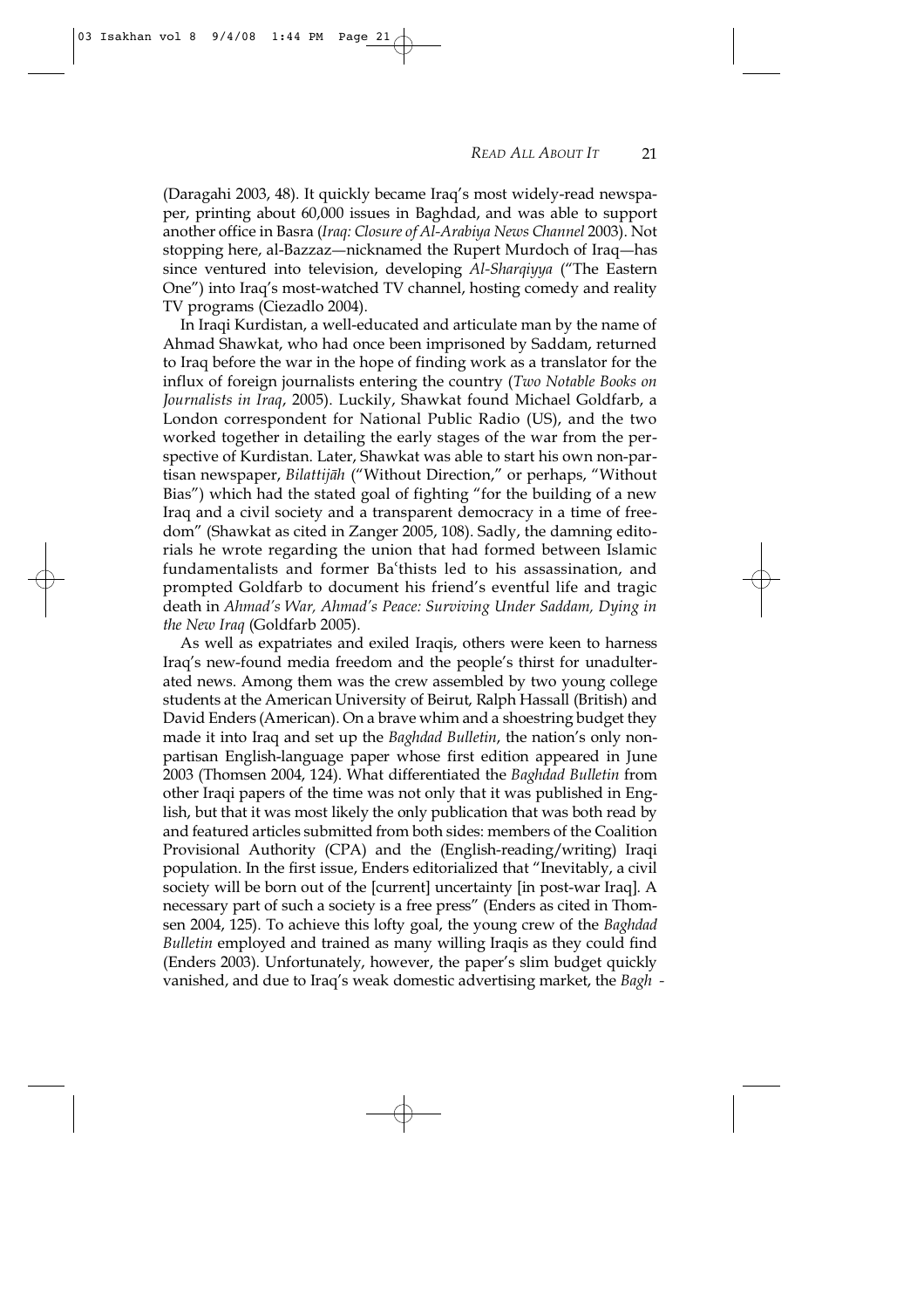*dad Bulletin's* publication was suspended in September 2003 after only seven issues. Many of the staff since went on to work for some of the world's leading media organizations, while Enders documented his experiences in his book, *Baghdad Bulletin: Dispatches on the American Occupation* (Enders 2005).

Perhaps the most telling sign of the end of Saddam's brutal monopoly over the nation of Iraq and its media has been the re-launch of *Al-Manār*. In the coup of 1968 when the Ba<sup>t</sup>th Party seized control of Iraq, *Al-Manar* was promptly shut down and its publisher, Abdul Aziz Barakat (who was also the head of Iraq's journalist's union) was arrested and later executed. Prior to this, *Al-Manār* had an exceptional reputation and was widely considered Iraq's most professional and objective paper. In the new Iraqi media landscape one of Barakat's former pupils, the seventy-year-old Taha Arif Muhammad mustered together a crew of forty journalists from across Iraq, setting up bureaus in Hilla, Karbala, Najaf, Basra, Kirkuk and Mosul. Due to the fact that the telecommunications infrastructure is still poor in today's Iraq, these journalists send their stories to Baghdad via courier and, when printed, *Al-Manār* has a circulation of approximately 15,000 (Daragahi 2003, 50).

In addition to the successful re-emergence of *Al-Manār* has been that of *Habazbūz*, an organ filled with political satire and which was last published in Iraq in 1932. After having graduated from Baghdad's College of Mass Media, Ashtar Ali Yasseri worked for one of Uday's tightly controlled papers, *Al-Zawra*, where she honed her skills toeing the line of the Ba†thist regime. Seeing the lighter side of post-Saddam Iraq, Yasseri decided to revive the organ which had best satirized the British occupation of the 1920s and 30s, *Habazbūz*. Commenting on her illustrated weekly which frequently takes pot-shots at the US occupation, Yasseri stated "This is the best time for this kind of newspaper . . . It's good to make fun of things. It feels good to laugh" (Yasseri as cited in Daragahi 2003, 50).

Other newspapers which have emerged include *Al-Mad§* ("The View" or "The Orbit"), which is commonly considered to be Iraq's highbrow newspaper, publishing both investigative reports of a professional standard and cultivating Iraqi's fondness for literature by publishing Arabic poetry (Mazzetti and Daragahi 2005). However, the ownership of *Al-Madā* is unclear, with competing claims that it is another of Chalabi's US-backed papers (*Facts behind the smears*, 2004) versus those that claim it is the mouthpiece of Muqtada al-Sadr, the son of the Shi†ite leader, Grand Ayatollah Mohammed Sadiq al-Sadr, who was executed by Saddam's agents in 1999 (Rosen 2004). There is also *Al-S§†a* ("The Hour"), a semi-weekly published by Uday Hussein's former personal assistant, Adeeb Shabaan, who was imprisoned during the final days of Saddam's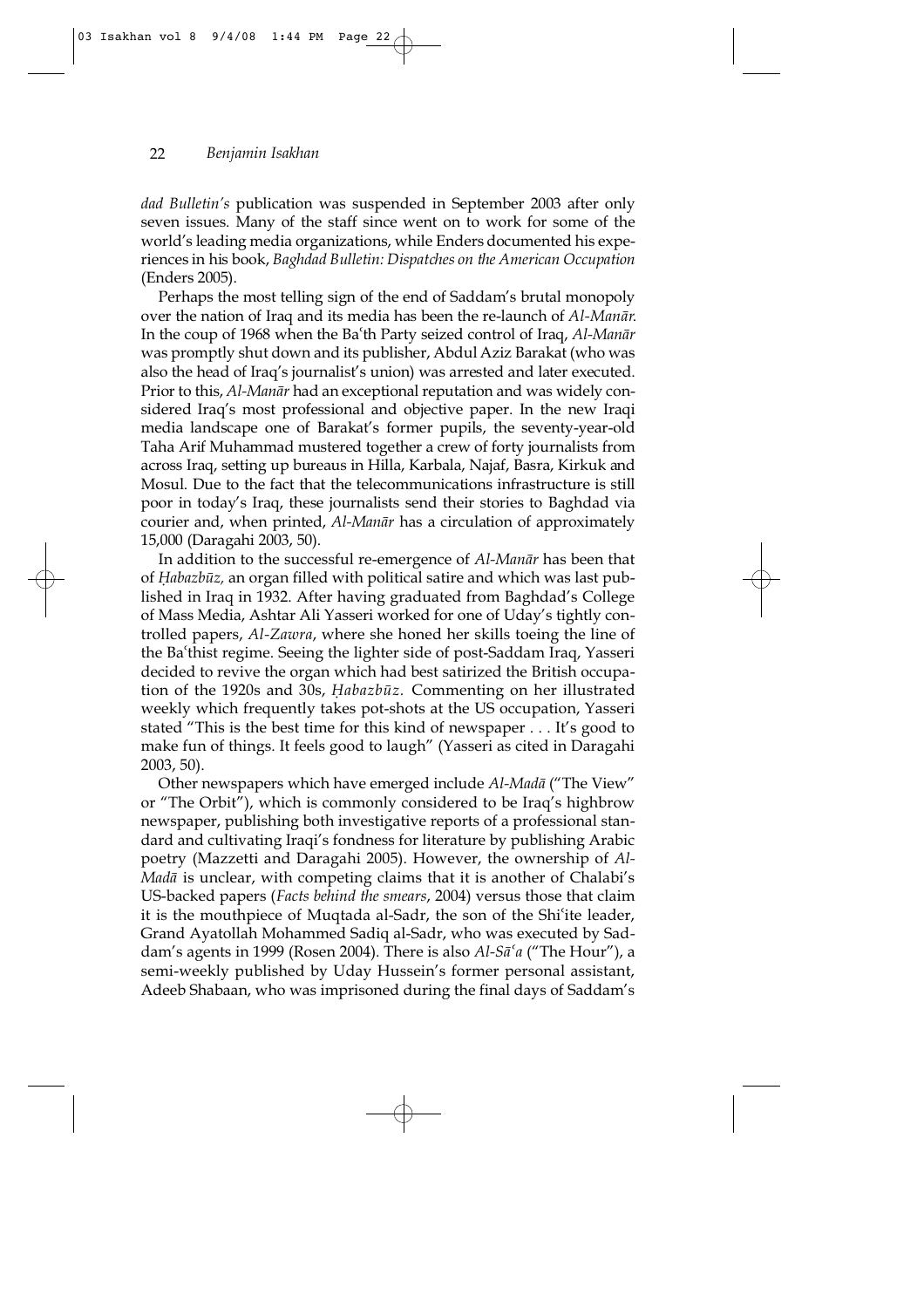03 Isakhan vol 8 9/4/08 1:44 PM Page 23

regime for his disagreements with Uday (Daragahi 2003, 49). Finally, as has already been mentioned, Iraq's media sector extends out from these examples to include those papers which speak for all manner of religious, ethnic and political persuasions, covering the diverse and nuanced interests of this complex nation.

As is to be expected, there are many problems that go along with such a divergent, ad hoc and highly volatile media landscape. First and foremost, the media in Iraq is operating outside of an appropriate legal framework. Despite some early attempts to establish the parameters of a free and independent press in post-Saddam Iraq, such as a conference attended by various figures from Iraq's media sector in Athens in 2003 (Daragahi 2003, 50), these have proven relatively unsuccessful. The issue of the legal framework for Iraq's emerging media sector aside, employment as a journalist is still an extremely dangerous profession in Iraq as US occupation, foreign insurgents and sectarian strife continue to ravage the country. Recently, the Iraqi Journalists Association (IJA) and the Arab Press Freedom Watch (APFW) have called on the newly-appointed government in Baghdad to take greater security measures for the protection of journalists. As part of its request, the IJA cited that 112 Iraqi journalists and media workers had been killed since March 2003 (*Iraq: Local journalists call for increased protection*, 2006), let alone the countless others who have been harassed, wounded, imprisoned and tortured.

Beyond the impact that these dangers continue to have on the dayto-day lives of the citizens of Iraq and their media sector are the influences of the many foreign powers—particularly Iran, Saudi Arabia, the United States and Great Britain. Each of these has their own vested interests in the situation and evolving politics of Iraq, largely due to its vast reserves of oil but also because of its geographical location and the myriad of religious and ethnic sects that are vying for power. This has meant that, in addition to the above, some of Iraq's recent media developments have openly served as a mouthpiece for these foreign powers. The religio-political papers, *Al-<sup>c</sup>Adāla* ("The Justice") and *Nahrayn* ("Two Rivers") are a case-in-point as they are Shi†ite papers openly published and distributed by the pro-Iranian Supreme Council for the Islamic Revolution in Iraq (Daragahi 2003, 49; Rugh 2004, 117). More discreetly, the Saudi Arabian government—which has invested heavily in various pan-Arab organs across the region—are believed to be funding Sa'd al-Bazzaz's *Azzaman* franchise, including Iraq's highest rating TV channel, *Al-Sharqiyya (Iraqi*) *Independent Media Mogul Accused of Running Saudi-funded covert Propa ganda Operation*, 2005).

However, the efforts of the Iranians and the Saudis pale in comparison to those of the United States. In fact, shortly after the fall of Baghdad in 2003, the Bush administration poured millions into the development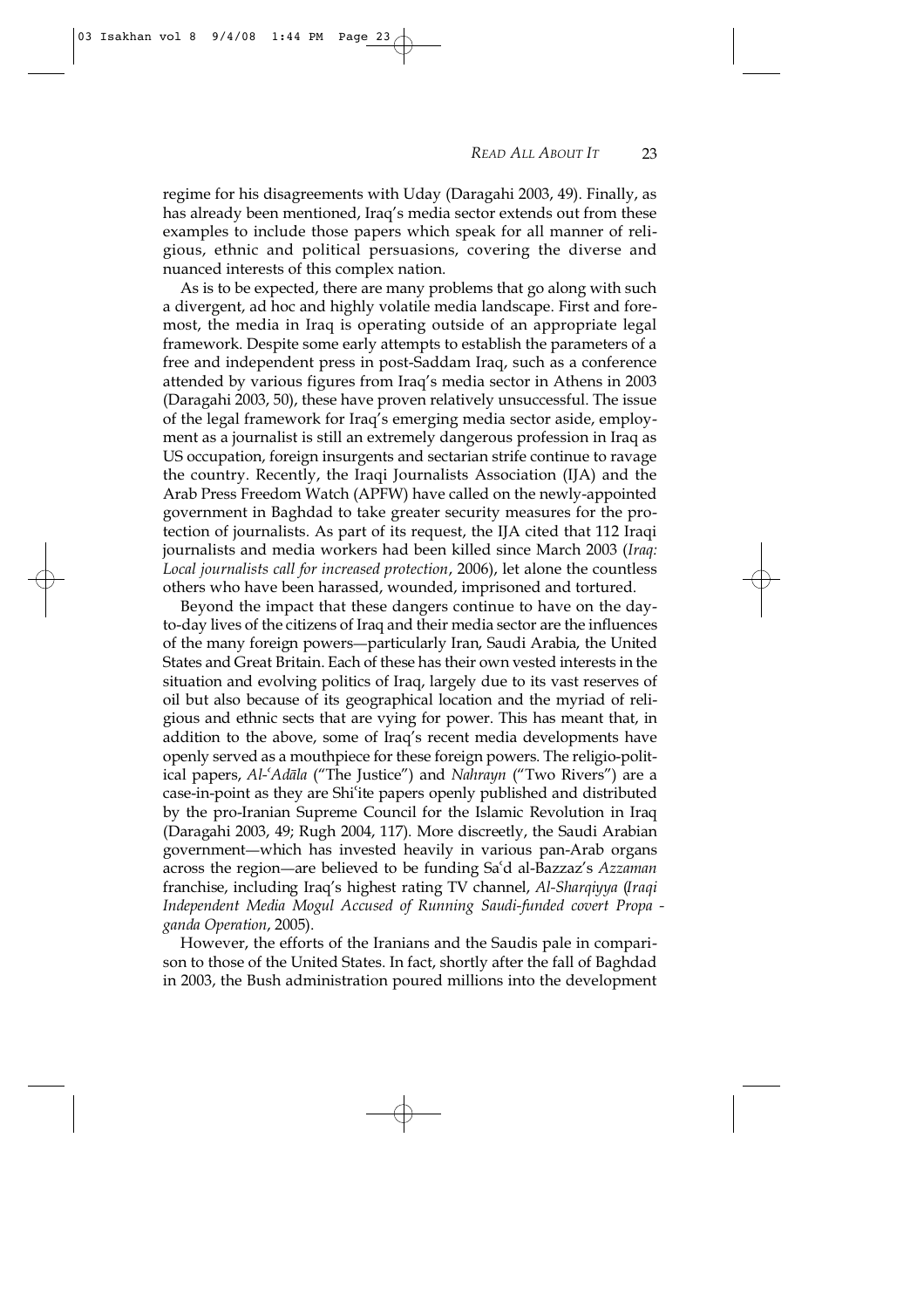of the Iraqi media (Gerth 2005). While this money has certainly helped in developing papers that range from explicitly pro-US to non-partisan (such as *Al-Mu¥tamar* and *Bilattij§h* respectively), it has also been used to shut down those papers which directly challenged the strategic interests of the CPA. Under the leadership of Lewis Paul Bremmer III, the CPA, on behalf of the United States government, issued "Order Number 14: Prohibited Media Activity," which deemed any publication that "incites violence . . . incites civil disorder . . . incites violence against Coalition Forces or CPA personnel . . . advocates alterations to Iraq's borders" or "advocates the return of the Iraqi Ba†th Party" as illegal (Bremmer 2003, 1-2). The penalties for breaking such prohibitions were severe, including detainment, arrest and prosecution, with a sentence of up to one year in prison, while in "emergencies" the Coalition Forces were permitted to "take direct action to prevent or defeat the threat" (Bremmer 2003, 2). Indeed, the US forces were not reluctant to take such "direct action." In 2003, *Al-Mustaqilla* ("The Independent") was shut down by the CPA and the managing editor, Dhari al-Duleimi, was arrested after publishing an article that claimed the killing of those who cooperate with the CPA was a religious duty (Brahimi 2003). This was followed in 2004 by the closure of *Al-⁄awza* (the name of a particular Shi†ite seminary)*,* another newspaper accused of being the mouthpiece of Muqtada al-Sadr and terminated for the publication of articles such as "America Hates Islam and Muslims" (Al-Sheikh 2004; Gettleman 2004; Rosen 2004). The Baghdad office of the popular pan-Arab TV station *Al-†Arabiyya* ("The Arab") was also closed down and its journalists banned from working in Iraq for an indefinite period following the screening of a tape that saw Saddam urge Iraqis to resist the US occupation (*Iraq: Closure of Al-†Arabiyya News Channel*, 2003).

Well before the CPA seized control of Iraq, the US and UK had inaugurated a new Iraqi satellite TV station named *Nahwa al-Hurriyya* ("Towards Freedom") (Rutherford 2004, 60). Launched by personal messages from both US President George W. Bush and British Prime Minister Tony Blair, the station was beamed into Iraq from a purpose-built Commando Solo aeroplane ('*Towards Freedom TV*'*: A Channel Targeting the Iraqis, launched by Messages from Blair and Bush*, 2003). On the ground, the United States spent much money and effort to resurrect both Saddam's Ministry of Information and his International News Agency (INA), which were all but destroyed by both the bombing of Baghdad and the ensuing looting that ravaged many public institutions (*Coalition Forces Bombard Iraqi State TV*, 2003). The Ministry of Information was renamed the Iraqi Media Network (IMN) by the CPA (Rugh 2004, 116), and it now consists of *Al-†Ir§qiyya* ("The Iraqi"), a national TV station modelled on the BBC, both the *Al-Sabāh* ("The Morning") and *Al-Sūmir*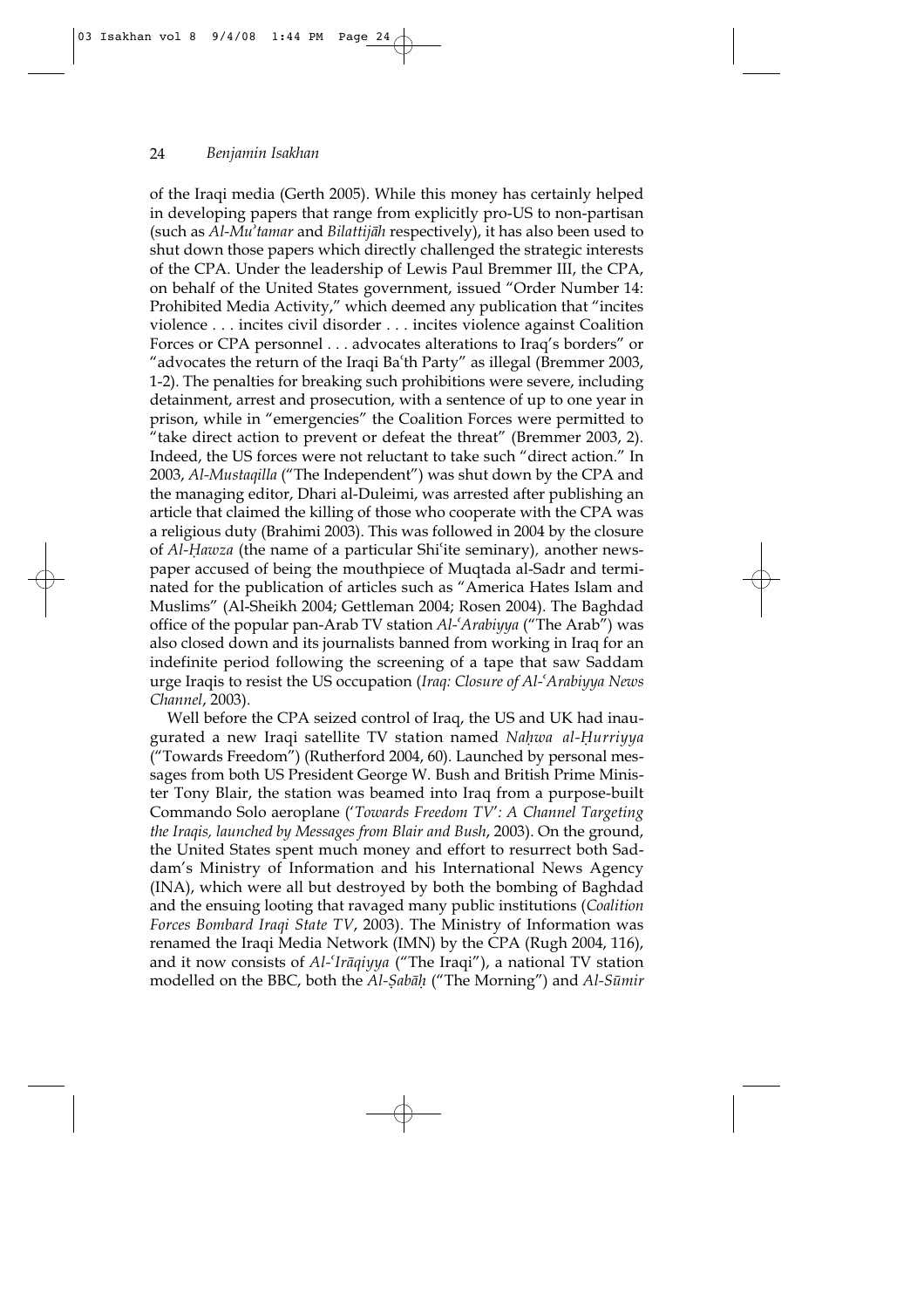("The Sumerian"-published in Kuwait for distribution in Iraq) newspapers and at least one radio station. Around 90 percent of IMN's staff are former Ministry of Information employees (McCaul 2003) who seem to be revelling in the opportunity to report the news without the menacing auspices of Saddam and his son, Uday. However, despite this, there are a number of concerns about the IMN and its clear prejudice towards the US occupation (Gourevitch 2003), with the independent Iraqi Media Assessment Report (IMAR) recommending that, due to its ties to the CPA, the IMN should be "dismantled and the constituent parts all located within independent institutions" (McCaul 2003). The INA on the other hand, was resurrected and re-named the National Iraqi News Agency (NINA) by Dr Farid Ayar, who had been an INA journalist before leaving Iraq in the 1990s. Today, Ayar is a member of the Iraqi Independent Electoral Commission, and despite claims that NINA "does not have any links with any official or unofficial party, it will be self-financing to ensure its independence and it does not rely on any foreign financing sources" (*NINA: A New Iraqi News Agency*, 2005), it was originally established by the US-funded International Research and Exchange Board (IREX).

Other United States involvement in Iraq's fledgling media environment has been more sinister and clandestine. It has long been known that the United States conducted its extensive Psychological Operations ("PsyOps") campaign throughout the 1990s under the Clinton administration (Myers 1999; Sussman 2005) and that it was extended well in advance of the Coalition invasion of 2003 (Clark and Christie 2005; Rutherford 2004, 55-60; Taylor 2003). However, it has only recently come to light that this same operation has since been responsible for covertly planting pro-US news stories in the Iraqi press. In mid-2004, a company by the name of the Lincoln Group formed a partnership with the Rendon Group (which had earlier been hired by Washington to help counter Taliban propaganda in the Afghanistan war) (Gerth 2005). Together they were awarded a \$100 million dollar contract by the Pentagon to continue "strategic communications" in Iraq (Mazzetti and Daragahi 2005; *U.S. war propaganda carries on*, 2006). Part of this operation entailed covertly running more than 1,000 news articles in twelve to fifteen of Iraq's newspapers at a cost of between \$40 and \$2,000 per item (Gerth 2005). These stories were mainly written by US soldiers who were part of the "Information Operations" program, and then translated into Arabic by the Lincoln Group's Iraqi staff who later posed as wealthy freelancers, offering the shoestring Iraqi press money in exchange for publication (Mazzetti and Daragahi 2005; *U.S. war propaganda carries on*, 2006). It was never disclosed to the papers that these articles—which were typically written from an Iraqi perspective and purposefully designed to cater to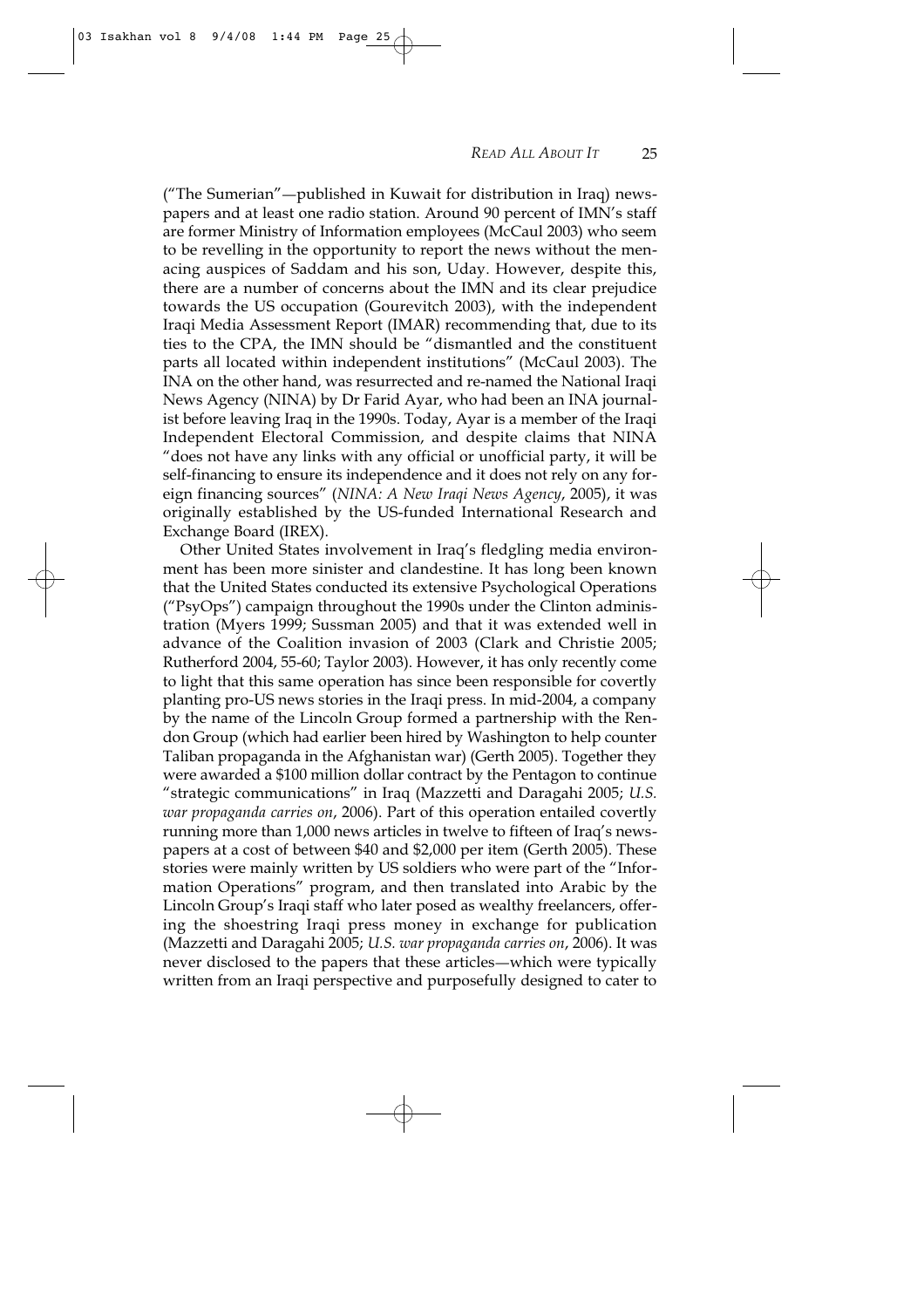specific ethnic or religious groups (such as Shi'ites or Kurds) and to address key issues (including terrorism or democracy) —were actually the cleverly-disguised propaganda of the occupying force. Although papers such as the pro-American *Al-Mu'tamar* did not seem too concerned about their publication of such articles, others, such as the editor of the well-respected *Al-Mad§*, understandably expressed his outrage (Mazzetti and Daragahi 2005), while an editorial in *Azzaman* deemed such actions a blatant attempt "to humiliate the independent national press" of Iraq (Gerth 2005).

The irony here barely needs to be stated. The Bush administration has been adamant that the proliferation of democracy around the globe, and particularly across the Middle East, is central to its broader geo-political agenda (see the first State of the Union Address of Bush's second term in 2005). Yet, at the same time, they are undermining one of the hallmarks of Iraq's emergent democracy—its free and independent press—both by developing state media services such as the IMN which openly serve US purposes, and by undermining via more clandestine methods the independence of those media organs who do not.

Unfortunately, the interference in Iraq's media sector is not limited to those governments which exist outside its borders. Despite the fact that the Iraqi Constitution—finalized by the Iraqi National Assembly in August 2005 and ratified by the people of Iraq in October of that same year-guarantees "Freedom of press, printing, advertisement, media and publication" (*The Iraqi Constitution*, 2005), the Iraqi media industry has continued to suffer since the establishment of the Iraqi Government. This has included prison sentences of one and a half years for criticizing senior figures such as the Kurdish Governor, Massoud Barzani (*APFW Alert: APFW Condemns the Verdict Against Kamal Sayed Qader*, 2006), the arrest and detention of other Iraqi journalists (*APFW Calls for the Release of Iraqi Journalist*, 2006), as well as bashings and harassment by Iraqi police (*APFW Denounces the Aggression on Al Hurra Reported by Iraqi Police,* 2006). These situations have led some papers, such as *Al-Shahīd al-Mustaqill* ("The Independent Martyr") to a self-imposed temporary cessation in publication (*Iraq: Al Shahid al Mustaqel Stops publishing in Response to Governmental Practices*, 2006), while others have been forced to close, including the Baghdad office of Al-Jazeera for one month for allegedly inciting violence and hatred amongst the Iraqi people (*IFJ Accuses Iraq of* "*Unacceptable and Illogical Censorship*" *Over Ban on Al-Jazeera*, 2004; *Iraq Shuts Al-Jazeera Baghdad Office for a Month*, 2004). More recently, the Iraqi Parliament urged Prime Minister Nouri al-Maliki to close down Sa<sup>*'d al-Bazzaz's* media empire—including both the *Azzaman*</sup> newspaper and the *Al-Sharqiyya* television station—under allegations that they were too critical of a recent draft law that proposed turning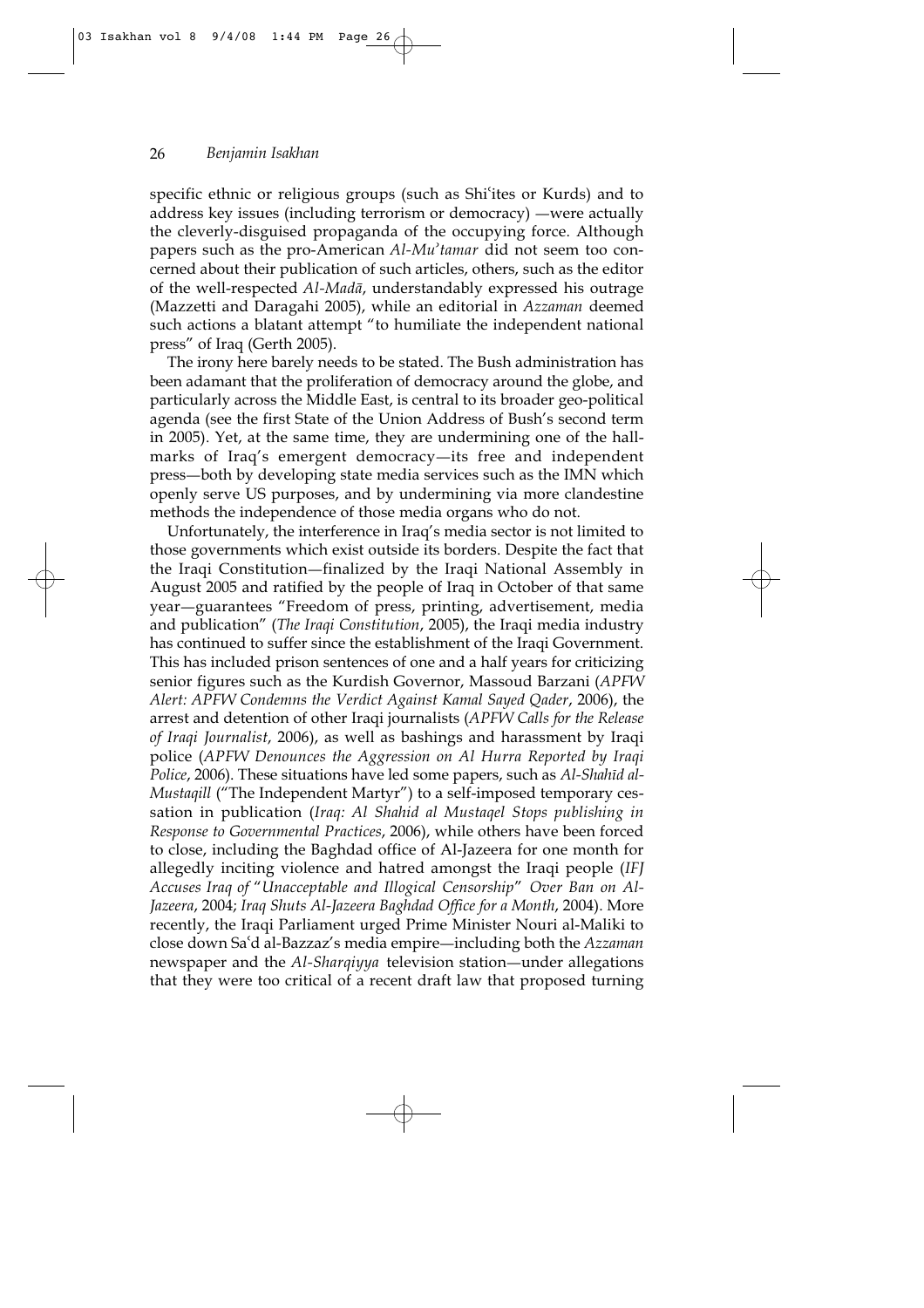Iraq into a federal state (*Parliament asks government to close Azzaman*, 2006).

In addition to these problems are reports that the quality and professionalism of the Iraqi press is highly dubious. As Zanger has pointed out, "nearly all [Iraqi] papers trade in street rumour, conspiracy theories, and endless editorial comment, often based not on fact but bias, misconceptions and wild innuendo" (2005, 107). These papers have also been criticized for the quality of their written Arabic, which is said to be below professional standards, while the articles themselves often fail to meet the basic journalistic criteria of objectivity and accuracy (Whitaker 2003). There are also parallels being drawn to examples such as Algeria of the 1980s and Yemen of the 1990s, where political changes led to an eruption of political parties and a thriving media sector. Unfortunately, in both of these cases, the progress was short-lived and within a few years the number, diversity and critical approach of these papers dwindled considerably (Whitaker 2003). The same is expected of Iraq, particularly if the domestic economy—which was already significantly eroded due to twelve years of sanctions prior to the war—does not escalate to levels where considerable advertising revenue can be generated (Daragahi 2003, 50).

However, despite all of this, there is reason to be optimistic. Thirtyfive years of Ba†thist rule and its tight restrictions on the media has left in its wake an Iraqi population that has developed an "abysmal distrust of official news" (Bengio 2004, 109) and is skilled in navigating carefullycrafted propaganda (Braude 2003, 141-142). This can be seen in the fact that most Iraqis have exercised their right to eschew the US-backed media in favour of the local, independent press. As Mirzoeff notes, the people of Iraq have "steadfastly refused to watch Iraqi Media Network, the US official television station, seeing it as simply more propaganda" (2005, 76). Beyond this, even former employees of the Lincoln Group have noted that the broader 'PsyOps' program, despite its enormous cost, was largely ineffective due to the fact that Iraqis knew the content was American (Gerth 2005; *U.S. war propaganda carries on*, 2006). Even the uncovering of the Lincoln Group's association with the Pentagon and their collective strategy of planting pro-US news items in the independent Iraqi press was "met mostly with shrugs in Baghdad, where readers tend to be sceptical about the media" (Gerth 2005).

## **Conclusion**

Iraq's relationship with the written word can be seen to go back as far as writing itself. It began when the complex societies of the Bronze Age prompted the development of a written language known as cuneiform. At first this language was used to document the mechanisms of trade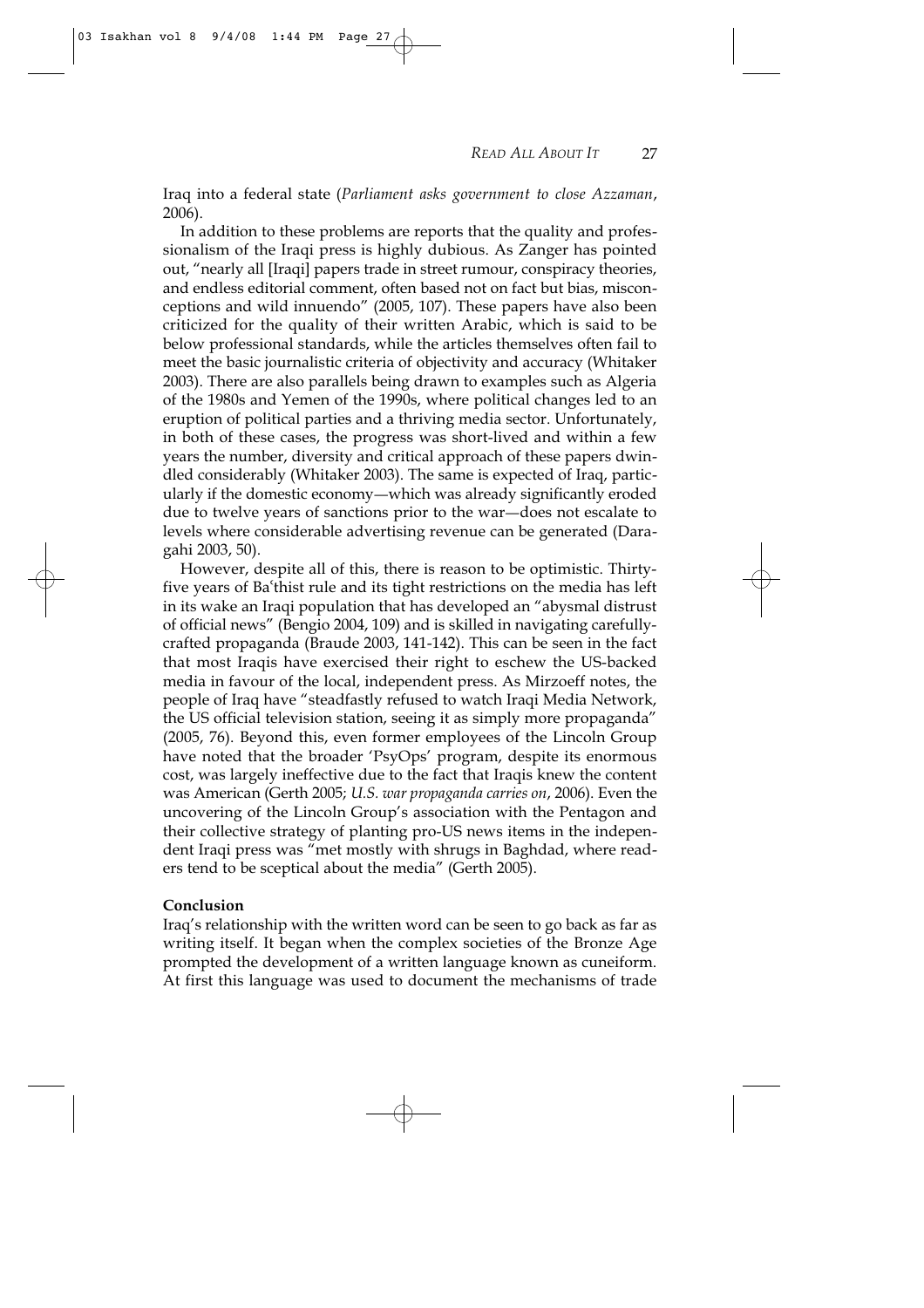and commerce, but it evolved to include a rich literary catalogue and to detail an egalitarian and collective political structure. Later, following the introduction of Islam, cities such as Baghdad became known for their burgeoning public sphere constituted by a myriad of talented poets, writers and scholars who frequented the bourgeois salons that dotted the capital. This lively civic culture was later fostered by the Ottomans and, at least as far back as 1869, Iraq witnessed the mass communication opportunities afforded by the modern printing press. This new technology, coupled with the liberties granted by the Young Turks, ushered in a new era of unprecedented press freedom in the region, which served to augment Iraq's culture of public debate and criticism.

With the advent of modern Iraq under the auspices of the British following the end of the First World War came a thriving debate over the future of this fledgling nation. Here, Iraq's many newspapers were central to propagating this discussion, providing a voice to the myriad of political, religious and ethnic factions competing for influence under the newly-installed monarchy. As Iraq emerged as an independent nation in 1930, it unfortunately witnessed its own political climate descend into a succession of coups d'état that led to a highly censored and controlled media sector. Following the Second World War and through much of the 1950s, however, Iraq witnessed a return to a vigorous public sphere constituted by a number of organs that were unprecedented in their professionalism and popularity. Unfortunately, this era was short-lived and another series of coups d'état in the 1960s eventually led to the ascension of the Ba†th Party in 1968 and the subsequent "self-elected" presidency of Saddam Hussein beginning in 1979, where Iraq's political culture and free press deteriorated substantially. Saddam's brutal grip over what he termed the 'information corps' meant that any lingering notions of press freedom and objectivity held by idealistic journalists was soon quashed.

Despite the fact that the 2003 invasion of Iraq by the US-led "Coalition of the Willing" was an erroneous, egregious and illegitimate act, it did see the toppling and later execution of one of the twentieth century's most brutal tyrants, Saddam Hussein. This afforded an unrivalled upsurge in media freedoms across the nation, resulting in a shift from five tightly controlled propaganda organs to around 200 Iraqi-owned news publications by the end of that year. Once again, Iraq's complex matrix of political, religious and ethnic allegiances unfolded across the pages of the nations press. Many of these newly-formed papers were understandably biased towards particular segments of Iraq's population, following certain agendas and proliferating particular ideologies. Others maintained a high level of objectivity and journalistic integrity, revelling in their newfound freedom to practice their profession and their chance to connect with a population thirsty for authentic news.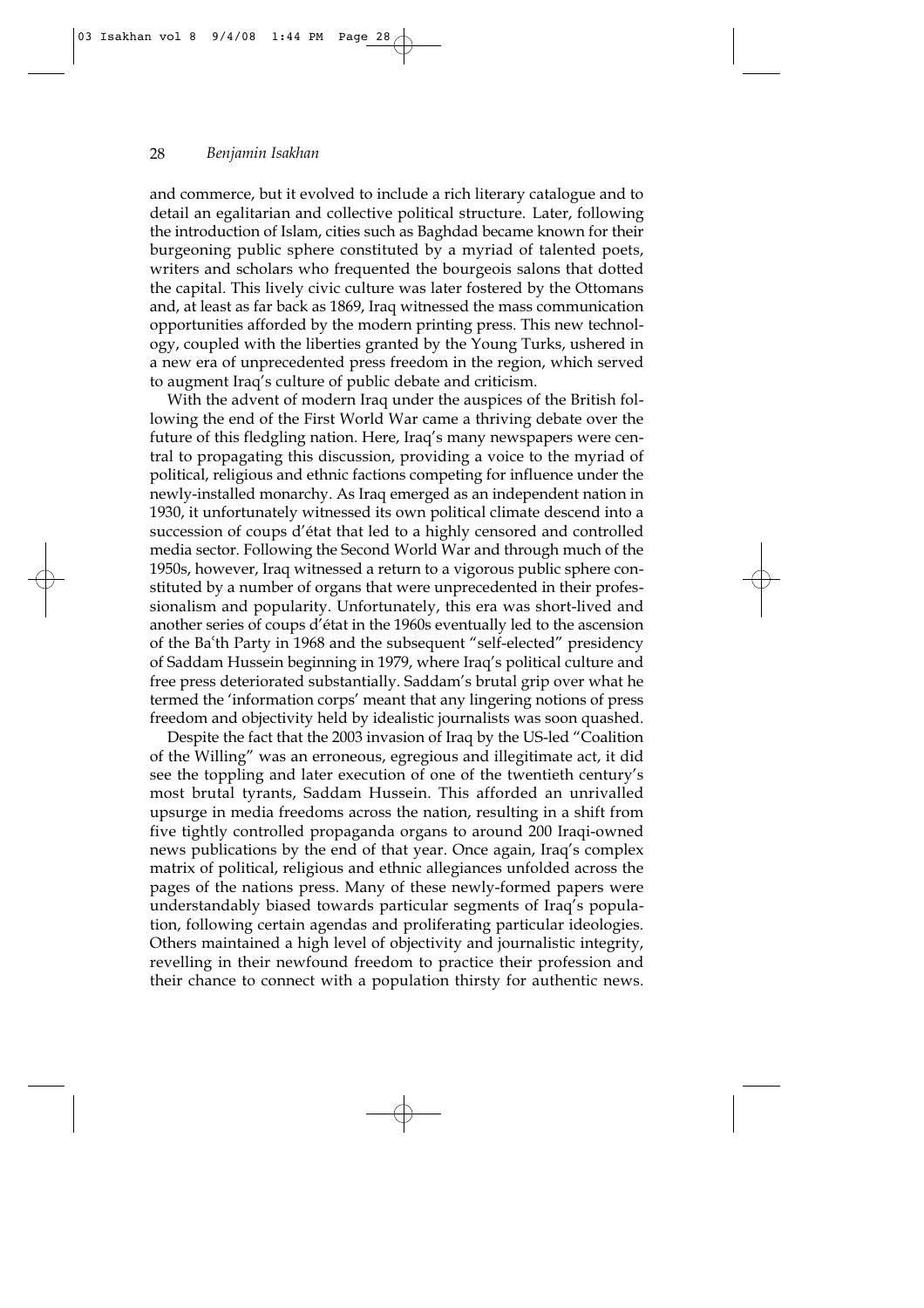More recently, reports have surfaced regarding the extensive interference that foreign entities have caused upon Iraq's developing media sector. Iran, Saudi Arabia, the United Kingdom, the United States, and even the newly-established Iraqi government all stand accused of having used both overt and clandestine methods to suppress the freedom of the Iraqi press.

However, there is still reason to be optimistic about the role that Iraq's thriving media environment can play as the Fourth Estate in the resurrection of Iraq's public sphere. Firstly, Saddam's tight control over the media sector left a population that is savvy to the intricacies of propaganda and capable of navigating through suspicious content. This media literacy, coupled with the many independent Iraqi papers publishing freely across the nation, are not only crucial in re-establishing a participatory and engaged public sphere, but can also help to abate the many conflicts across Iraq and thereby aid the shift towards a free, egalitarian and democratic nation. Secondly, Iraq's media can be seen to have played a central role in promoting the succession of Iraqi elections and referendums held throughout 2005 (for more details on the Iraqi elections of 2005, see Isakhan 2005a, 2006a). This is evidenced by the millions of Iraqi citizens who, despite threats of further violence, lined the streets of the nation for their chance to take part in the first truly democratic elections held in the nation for many decades. Specifically, the many partisan and non-partisan organs that littered Iraq in the lead up to these elections fulfilled their duty of informing the populace as to the central issues facing the nation and the stances taken by the many political parties emerging across Iraq. This resurgence of the Iraqi citizenship playing an active role in their own governance, as well as their engagement with a free press, is crucial to the development of an informed and active public sphere.

Much, therefore, rests on the shoulders of Iraq's fledgling media sector. The ability of Iraq's press to accurately report both on the events and struggles of modern Iraq and to serve as the forum of varied deliberation, debate and discourse is critical to the survival of its nascent public sphere. In turn, this public sphere is central to the mobilization of an informed and politically active Iraqi population. A free and independent Iraqi press is not only crucial in re-establishing a participatory and engaged public sphere, but it can also help to abate the many conflicts across Iraq and thereby aid the shift towards a free, egalitarian and democratic future.

#### **REFERENCES**

Al-Sheikh, B. 2004. A limitless inferno. *Al-Dustour*, April 3. http://www.worldpress.org/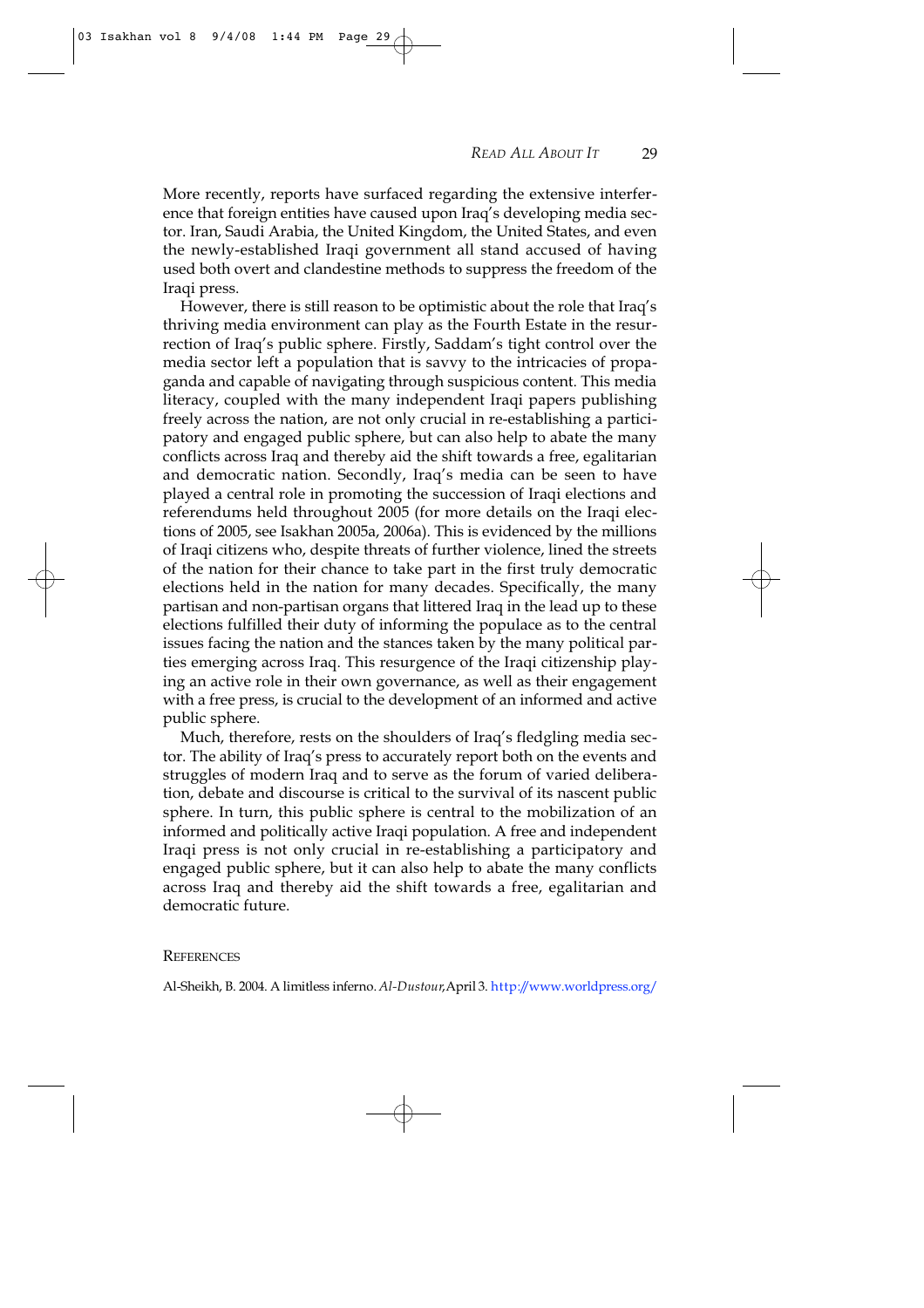Mideast/1850.cfm (accessed June 10, 2008).

Anderson, J. W. 2003. The internet and Islam's new interpreters. In *New media in the Muslim world: The emerging public sphere,* 2d ed., ed. D. F. Eickelman and J. W. Anderson. Bloomington: Indiana University Press.

Anderson, L., and G. Stansfield. 2004. *The future of Iraq: Dictatorship, democracy, or divi sion?* New York: Palgrave Macmillan.

APFW alert: APFW condemns the verdict against Kamal Sayed Qader. *Arab Press Free*  dom Watch. 2006. http://www.apfw.org/indexenglish.asp?fname=news\english\ 2006\03\13030.htm (accessed January 18, 2007).

APFW calls for the release of Iraqi journalist. Arab Press Freedom Watch. 2006. http://www.apfw.org/indexenglish.asp?fname=news\english\2006\09\13176.htm (accessed January 18, 2007).

APFW denounces the aggression on Al Hurra reported by Iraqi police. *Arab Press Free dom Watch.* 2006. http://www.apfw.org/indexenglish.asp?fname=news\english\ 2006\09\13165.htm (accessed January 18, 2007).

Armbrust, W., ed. 2000. *Mass mediations: New approaches to popular culture in the Mid dle East and beyond*. Berkeley: University of California Press.

Auter, P. J., M. Arafa, and K. al-Jaber. 2005. Identifying with Arabic journalists: How Al-Jazeera tapped para-social interaction gratifications in the Arab world. *Gazette: The International Journal for Communication Studies* 67, no. 2:189-204.

- Ayalon, A. 1995. *The press in the Arab Middle East: A history*. New York: Oxford University Press.
- Ayish, M. I. 1970. Arab television goes commercial: A case study of the Middle East Broadcasting Centre. *Gazette: The International Journal for Communication Studies* 59, no. 6:473-94.

Batatu, H. 1982. *The old social classes and the revolutionary movements of Iraq: A study of Iraq's old landed and commercial classes and of its Communists, Ba'thists, and free offi cers*. Princeton, NJ: Princeton University Press.

Bengio, O. 1998. *Saddam's word: Political discourse in Iraq*. New York: Oxford University Press

\_\_\_\_\_\_\_\_. 2004. In the eyes of the beholder: Israel, Jews and Zionism in the Iraqi media. In *Jews, Muslims and mass media: Mediating the 'other'*, ed. T. Parfitt and Y. Egorova, 109-19. London: RoutledgeCurzon.

- Brahimi, R. 2003. Iraq's media wrestles with new freedoms. *Cable News Network*, August 4. http://www.cnn.com/2003/WORLD/meast/08/04/sprj.irq.media/(accessed September 28, 2006).
- Braude, J. 2003. *The new Iraq: A thought-provoking analysis of the rebuilding of a nation*. Sydney: HaperCollins.

Bremmer, L. P. 2003. Coalition Provisional Authority Order Number 14: Prohibited media activity. *Coalition Provisional Authority*. http://www.cpa-iraq.org/regulations/ 20030610\_CPAORD\_14\_Prohibited\_Media\_Activity.pdf (accessed January 18, 2007).

Bush, G. W. 2005. State of the union address. http://www.whitehouse.gov/news/ releases/2005/02/20050202-11.html

Calhoun, C., ed. 1992. *Habermas and the public sphere*. London: MIT Press.

Ciezadlo, A. 2004. Reality TV hits home in Baghdad. *Christian Science Monitor*, July 27.

Clark, A. M., and T. B. Christie. 2005. READY . . . READY . . . DROP!: A content analysis of coalition leaflets used in the Iraq War. *Gazette: The International Journal for Communication Studies* 67, no. 2:141-54.

Coalition forces bombard Iraqi state TV. 2003. *Arab Press Freedom Watch.* http://www.apfw.org/indexenglish.asp?fname=news\english\2004\12019.htm (accessed January 18, 2007).

Cordesman, A. H., and A. S. Hashim. 1997. *Iraq: Sanctions and beyond*. Colorado: Westview Press.

Cunningham, K. J. 2002. Factors influencing Jordan's information revolution: Impli-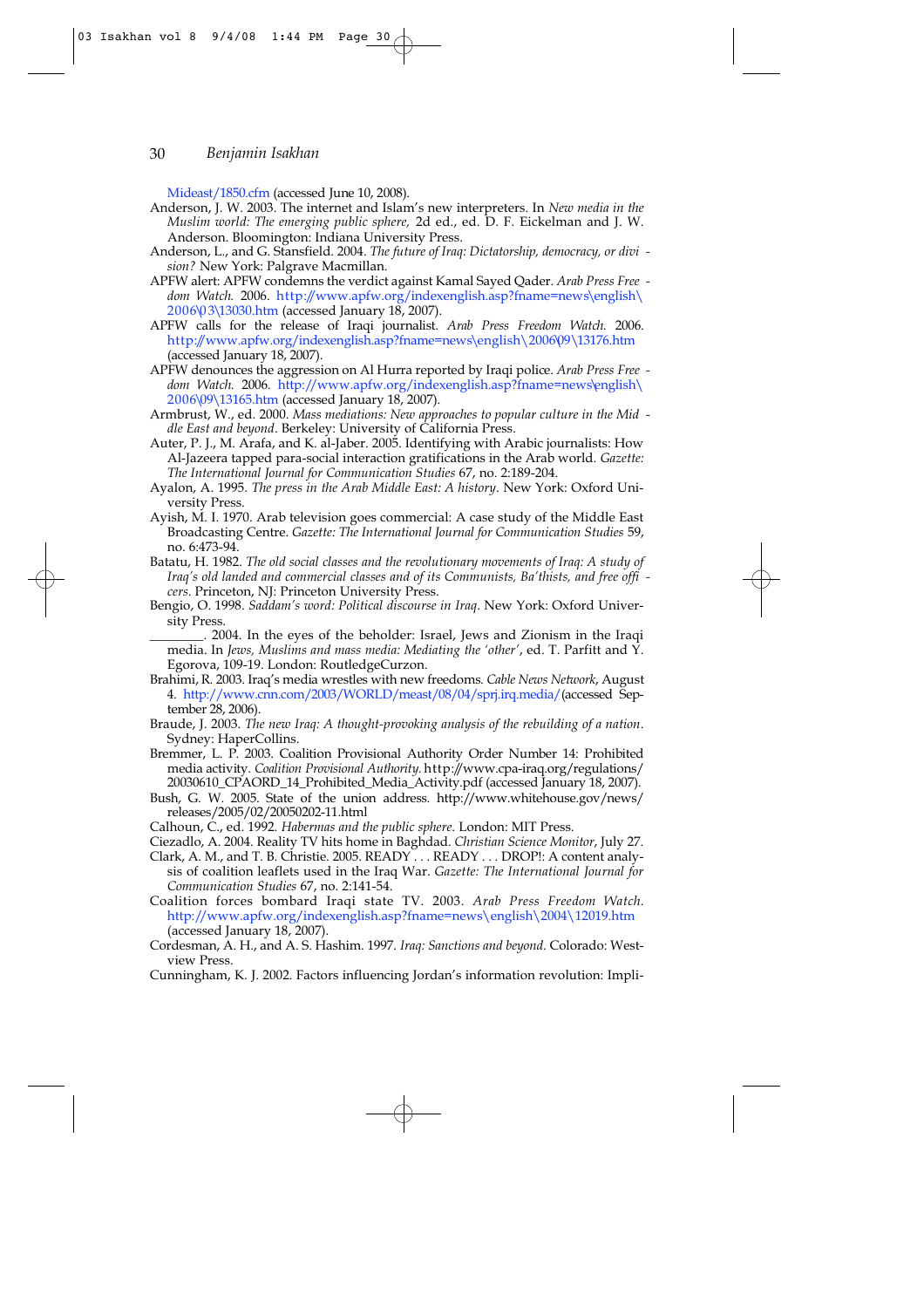cations for democracy. *The Middle East Journal* 56, no. 2:240-56.

03 Isakhan vol 8 9/4/08 1:44 PM Page 31

Dahl, R. 1998. *On democracy*. New Haven: Yale University Press.

Dahlgren, P. 1995. *Television and the public sphere: Citizenship, democracy and the media*. London: Sage.

Daragahi, B. 2003. Rebuilding Iraq's media. *Columbia Journalism Review* 42, no. 2:45- 50.

Dawisha, A. 2004. Iraq: Setbacks, advances, prospects. *Journal of Democracy* 15, no. 1:5- 20.

\_\_\_\_\_\_\_\_. 2005. Democratic attitudes and practices in Iraq, 1921-1958. *The Middle East Journal* 59, no. 1:11-30.

Diamond, L. 2005. *Squandered victory: The American occupation and the bungled effort to bring democracy to Iraq*. New York: Times Books.

Edgar, A. 2006. *Habermas: The key concepts*. London: Routledge.

Eickelman, D. F., and J. W. Anderson. 2003. Redefining Muslim publics. In *New media in the Muslim world: The emerging public sphere,* ed. D. F. Eickelman and J. W. Anderson. 2d ed. 1-18. Bloomington: Indianan University Press.

Eickelman, D. F., and J. W. Anderson. ed. 2003. *New media in the Muslim world: The emerging public sphere.* 2d ed. Indianapolis: Indianan University Press.

El-Nawawy, M., and A. Iskandar. 2002. *Al Jazeera: How the free Arab news network scooped the world and changed the Middle East*. Cambridge: Westview Press.

Enders, D. 2003. Can Westerners give a voice to Iraqis? *The Guardian*, September 6. Enders, D. 2005. *Baghdad bulletin: Dispatches on the American occupation*. Michigan: University of Michigan Press.

Epperlein, P., and M. Tucker, co-directors. 2006. *The prisoner: Or how I planned to kill Tony Blair*. Germany: European Film Promotion.

Facts behind the smears. 2004. *Socialist Worker*, May 1.

Frankfort, H. 1968. *The Birth of civilization in the Near East*. London: Ernest Benn Limited.

Friedlander, S. 2000. New electronic Arab newspapers: Techniques and distribution. In *Civic discourse and digital age communications in the Middle East*, ed. L. A. Gher and H. Y. Amin, 151-58. Stamford, Connecticut: Ablex Publishing Corporation.

Gerth, J. 2005. Military's information war is vast and often secretive. *New York Times*, March 11.

Gettleman, J. 2004. G.I.'s Padlock Baghdad Paper Accused of Lies. *New York Times*, March 29

Ghareeb, E. 2000. New media and the information revolution in the Arab world: An assessment. *Middle East Journal* 54, no. 3:395-418.

Goldfarb, M. 2005. *Ahmad's war, Ahmad's peace: Surviving under Saddam, dying in the new Iraq*. New York: Carroll and Graf.

Gonzalez-Quijano, Y. 2003. The birth of the media ecosystem: Lebanon in the internet age. In *New media in the Muslim world: The emerging public sphere,* ed. D. F. Eickelman and J. W. Anderson. 2d ed. 61-79. Indianapolis: Indiana University Press.

Gourevitch, A. 2003. Exporting censorship to Iraq: The press system we allow the Iraqis is far from free. *Arab Press Freedom Watch.* http://www.apfw.org/ indexenglish.asp?fname=articles\english\2004\are1005.htm (accessed January 18, 2007).

Greaves, R. L., R. Zaller, P. V. Cannistrano, and R. Murphey. 1997. *Civilizations of the world: The human adventure.* 3d ed. New York: Longman.

Gutas, D. 1998. *Greek thought, Arabic culture: The Graeco-Arabic translation movement in Baghdad and early Abbasid society (2nd-4th/8th-10th centuries)*. London: Routledge.

Habermas, J. 1989. *The structural transformation of the public sphere: An inquiry into a cat egory of bourgeois society.* Translated by T. Burger and F. Lawrence. Cambridge: MIT Press.

\_\_\_\_\_\_\_\_. 1996. The transformation of the public sphere's political function. In *The*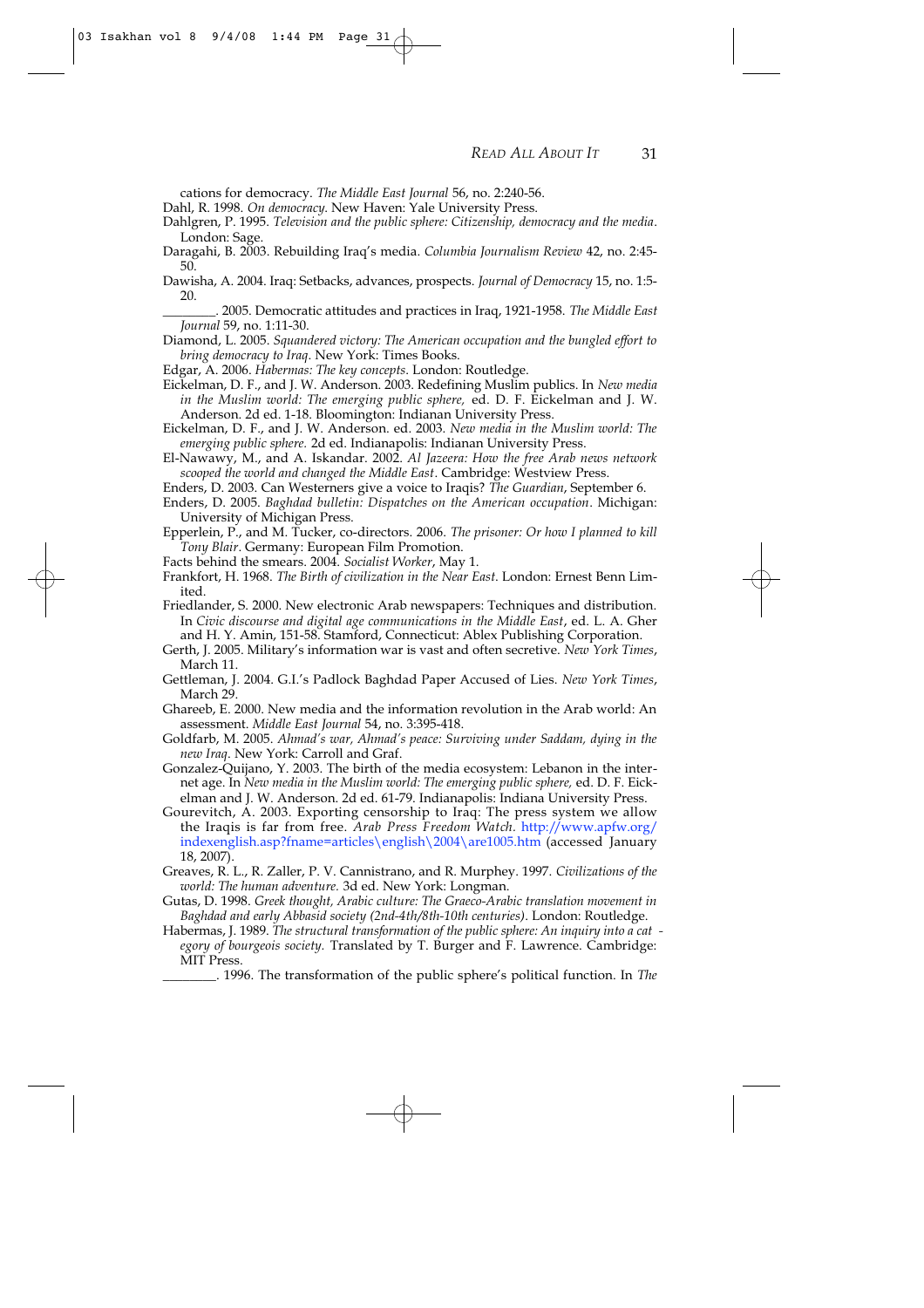*Habermas reader,* ed. W. Outhwaite, 28-31. Cambridge: Polity Press.

- Herring, E. 2004. Power, propaganda and indifference: An explanation of the maintenance of economic sanctions on Iraq despite their human cost. In *Iraq: The human cost of history,* ed T. Y. Ismael, 34-56. London: Pluto Press.
- Hurrat, K. S., and L. I. Leidig. 1994. Iraq. In *Mass media in the Middle East: A compre hensive handbook*, ed. Y. R. Kamalipour and H. Mowlana, 96-108. Westport, Connecticut: Greenwood Press.
- IFJ accuses Iraq of 'unacceptable and illogical censorship' over ban on Al-Jazeera. 2004. Arab Press Freedom Watch. http://www.apfw.org/indexenglish.asp?fname=news\ english\2004\12650.htm (accessed January 18, 2007).
- Iraq shuts Al-Jazeera Baghdad office for a month. 2004. *Arab Press Freedom Watch.* http://www.apfw.org/indexenglish.asp?fname=news\english\2004\12647.htm (accessed January 18, 2007).
- Iraq: Al Shahid al Mustaqel stops publishing in response to governmental practices. Arab *Press Freedom Watch.* 2006. http://www.apfw.org/indexenglish.asp?fname=news\ english\2006\09\13179.htm#topOfPage (accessed January 18, 2007).
- Iraq: Closure of Al-Arabiya news channel. 2003. *Arab Press Freedom Watch.* http://www.apfw.org/indexenglish.asp?fname=news\english\2004\12165.htm (accessed January 18, 2007).
- Iraq: Local journalists call for increased protection. 2006. *Asharq Alawsat*, March 1. http://www.asharqalawsat.com/english/news.asp?section=5&id=3972 (accessed March 10, 2006).
- The Iraqi constitution. 2005. Publication by *The Iraqi Government.* http://www. iraqigovernment.org/Content/Biography/English/consitution.htm (accessed January 24, 2007).
- Iraqi independent media mogul accused of running Saudi-funded covert propaganda operation. 2005. Arab Press Freedom Watch. http://www.apfw.org indexenglish.asp?fname=news\english\2005\12807.htm (accessed January 18, 2007).
- Iraqi media. 2003. *MENA Vista* http://www.menavista.com/iraqi\_media.htm (accessed January 24, 2007).
- Isakhan, B. 2005a. *From despotism to democracy: Reporting Iraq's January 2005 election in the Australian and Middle Eastern print media.* Paper presented at the Journalism Education Association (JEA) Conference, Griffith University, Australia. http://live-wirez. gu.edu.au/jea.papers/Isakhan%20.doc.
- \_\_\_\_\_\_\_\_. 2005b. Re-ordering Iraq: Minorities and the media in times of disorder. *Media/Culture, 7*(6).
- \_\_\_\_\_\_\_\_. 2006a. *Iraq's December 2005 election: Reporting democratisation in the Aus tralian and Middle Eastern print media.* Paper presented at the Australia New Zealand Communications Association (ANZCA) Conference, University of Adelaide, Australia.http://www.adelaide.edu.au/anzca2006/conf\_proceedings/isakhan\_ benjamin\_iraqs\_december\_election.pdf.
- \_\_\_\_\_\_\_\_. 2006b. *Re-thinking Middle Eastern democracy: Lessons from ancient Mesopotamia.* Paper presented at the Australasian Political Studies Association (APSA) Conference, The University of Newcastle, Australia. http://www.newcastle.edu.au/school/ept/ politics/apsa/PapersFV/IntRel\_IPE/Isakhan,%20Ben.pdf.
- Iskandar, A. 2006. Is Al Jazeera alternative? Mainstreaming alterity and assimilating discourses of dissent. *Transnational Broadcasting Studies Journal, Fall*. http:// www.tbsjournal.com/Archives/Fall05/Iskandar.html (accessed July 15, 2006).
- Jacobsen, T. 1970. Primitive democracy in ancient Mesopotamia. In *Toward the image of Tammuz and other essays on Mesopotamian history and culture,* ed. W. L. Moran, 157-70. Massachusetts: Harvard University Press.

\_\_\_\_\_\_\_\_. 1977a. The cosmos as a state. In *The intellectual adventure of ancient man: An essay of speculative thought in the ancient Near East,* ed. H. Frankfort, H. A. Frankfort,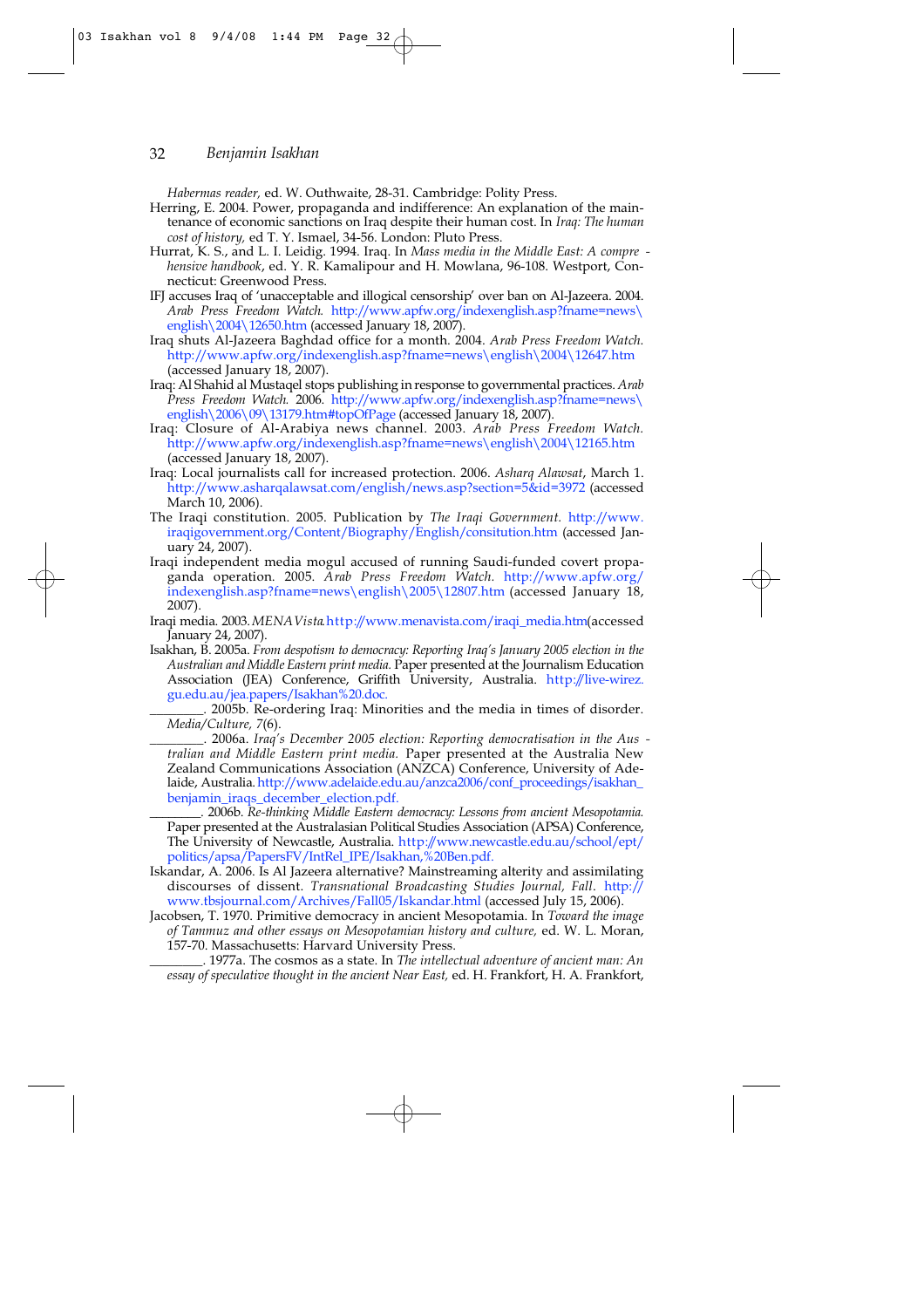J. A. Wilson, T. Jacobsen and W. A. Irwin, **(page numbers)**. Chicago: The University of Chicago Press.

\_\_\_\_\_\_\_\_. (1977b). The Function of the state. ibid. **(page numbers)**.

Kedourie, E. 1970. The kingdom of Iraq: A retrospect. In *The Chatham House version and other Middle Eastern studies,* ed. E. Kedourie, 236-85. London: Weidenfeld and Nicolson.

\_\_\_\_\_\_\_\_. 1994. *Democracy and Arab political culture,* 2d ed. Washington D.C.: Washington Institute for Near East Policy.

Keeble, R. 1997. *Secret state, silent press: New militarism, the Gulf and the modern image of warfare*. Bedfordshire: University of Luton Press.

- Kellner, D., and M. G. Durham. 2001. Adventures in media and cultural studies: Introducing the key works. In *Media and cultural studies: Key works,* ed. M. G. Durham and D. Kellner, **(page numbers)**. Oxford: Blackwell.
- Kraidy, M. M. 2005. Reality Television and Politics in the Arab World: Preliminary Observations. Transnational Broadcasting Studies Journal. http://www.tbsjournal.com/ Archives/Fall05/Kraidy.html (accessed September 23, 2006).

Larsen, M. T. 1976. *The old Assyrian city-state and its colonies*. Copenhagen: Akademisk Forlag.

Lewis, B. 1961. *The emergence of modern Turkey*. London: Oxford University Press.

\_\_\_\_\_\_\_\_. 1994. *The shaping of the modern Middle East*. Oxford: Oxford University Press.

- Mazzetti, M., and B. Daragahi. 2005. U.S. military covertly pays to run stories in Iraqi press. *Los Angeles Times*, November 30.
- McCaul, K. 2003. The Iraqi media network. *Baghdad Bulletin*, July 21. http://www.baghdadbulletin.com/pageArticle.php?article\_id=77&cat\_id=1&PH PSESSID=7928a711fde9e99fc762d1050984dfc5 (accessed March 9, 2006).
- McFadden, T. J. 1953. *Daily journalism in the Arab states*. Columbus, Ohio: Ohio State University Press.

Miladi, N. 2003. Mapping the Al-Jazeera phenomenon. In *War and the media: reporting conflict 24 /7,* ed. D. K. Thussu and D. Freedman, 149-60. London: Sage.

- Mirzoeff, N. 2005. *Watching Babylon: The war in Iraq and global visual culture*. New York: Routledge.
- Mostyn, T., and A. Hourani. 1988. *The Cambridge encyclopaedia of The Middle East and North Africa*. Cambridge: Cambridge University Press.
- Myers, S. L. 1999. Toppling dictators: Guns don't scare them? Try campaign spending*. New York Times,* November 7.

The new Iraqi press. 2003. Al-Bab. http://www.al-bab.com/arab/countries/iraq/ press2003.htm (accessed September 29, 2006).

NINA: A new Iraqi news agency. 2005. Asharq alawsat. http://www.asharqalawsat.com/ english/news.asp?section=5&id=2565 (accessed March 10, 2006).

- Oppenheim, A. L. 1964. *Ancient Mesopotamia: Portrait of a dead civilization*. Chicago: The University of Chicago Press.
- Parliament asks government to close Azzaman. 2006. Azzaman. October 17. http://www.azzaman.com/english/index.asp?fname=news\2006-10-17\kurd4.htm (accessed January 16, 2007).
- Pritchard, J. B., ed. 1968. *The ancient Near East: Supplementary texts and pictures relating to the Old Testament*. Princeton New Jersey: Princeton University Press.
- Ravi, N. 2005. Looking beyond flawed journalism: How national interests, patriotism, and cultural values shaped the coverage of the Iraq war. *Press/Politics* 10, no. 1:45- 62.
- Rosen, N. 2004. The Shi'ite voice that will be heard. *Asia Times Online.* http://www.atimes.com/atimes/Middle\_East/FD08Ak06.html (accessed September 28, 2006).

Rosenthal, F. 1975. *The classical heritage in Islam.* Translated by J. Marmorstein. Lon-